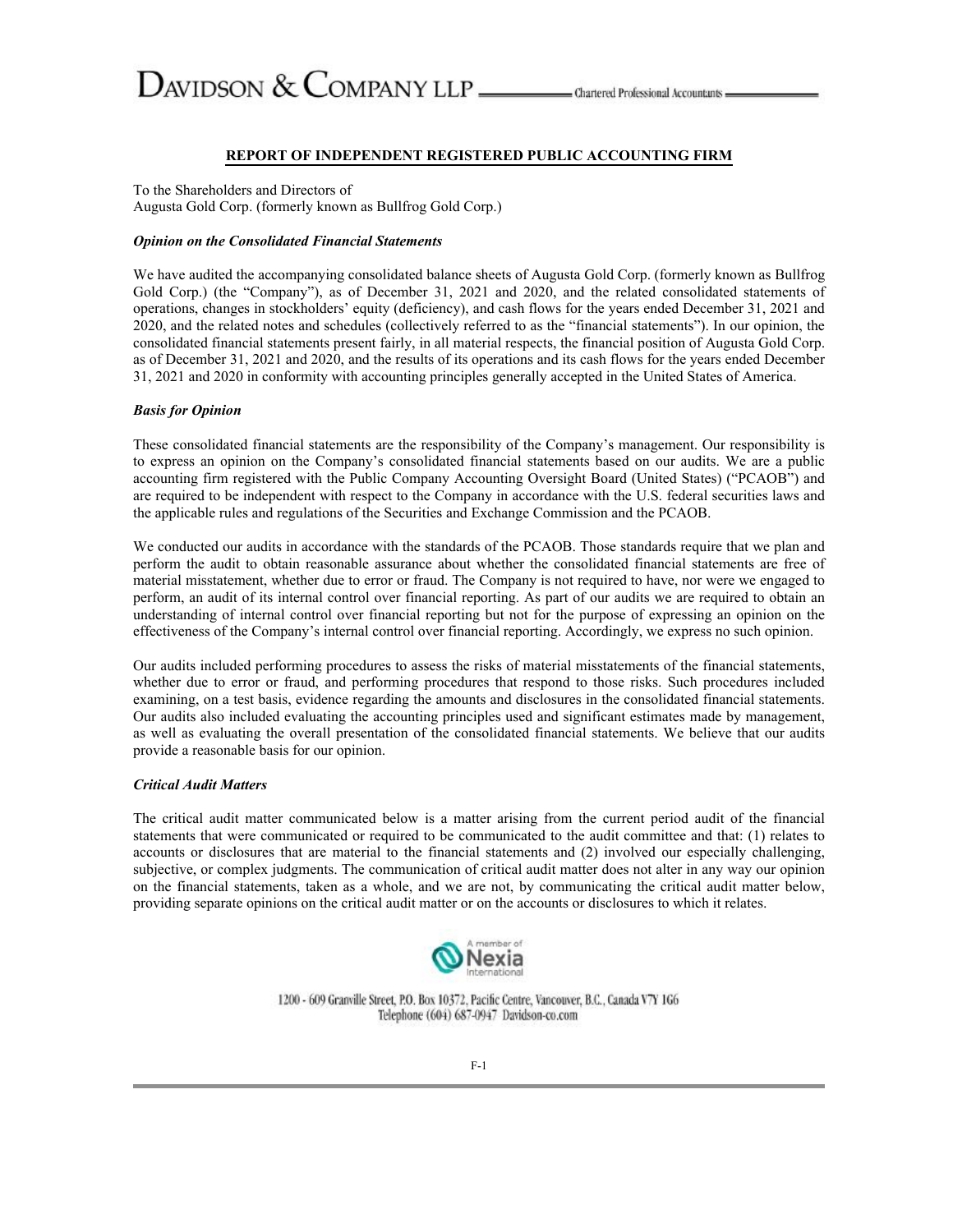### *Description of Critical Audit Matter*

As described in Note 1 to the consolidated financial statements, the Company's asset retirement obligation ("ARO") totaled \$1,868,265 at December 31, 2021. We considered the Company's ARO a critical audit matter due to high professional judgement by management when assessing this obligation, including the assessment of the nature and extent of future work to be performed, the future cost of performing the rehabilitation work, the timing of when the rehabilitation will take place and economic assumptions such as the discount rate and inflation rates applicable to future cash outflows associated with rehabilitation activities to bring them to their present value .

#### *How we addressed Critical Audit Matter*

We reviewed the Company's calculation of its ARO, and verified the correct valuation of the principal components of the provision in accordance with FASB ASC 410-20. To audit the ARO liability, our procedures included evaluating the methodology used, and testing the significant assumptions in the ARO calculations. We held discussions and assessed the qualifications of management's expert who prepares the estimates, and obtained corroborating information with regards to the nature, timing, and amount of the anticipated cash outflows. We also compared assumptions including the credit-adjusted risk-free rate, and inflation rate to current market data. Finally we performed recalculation to verify the accuracy of the estimate.

We have served as the Company's auditor since 2019.

**/s/ DAVIDSON & COMPANY**

Vancouver, Canada Chartered Professional Accountants

March 16, 2022

#### F-2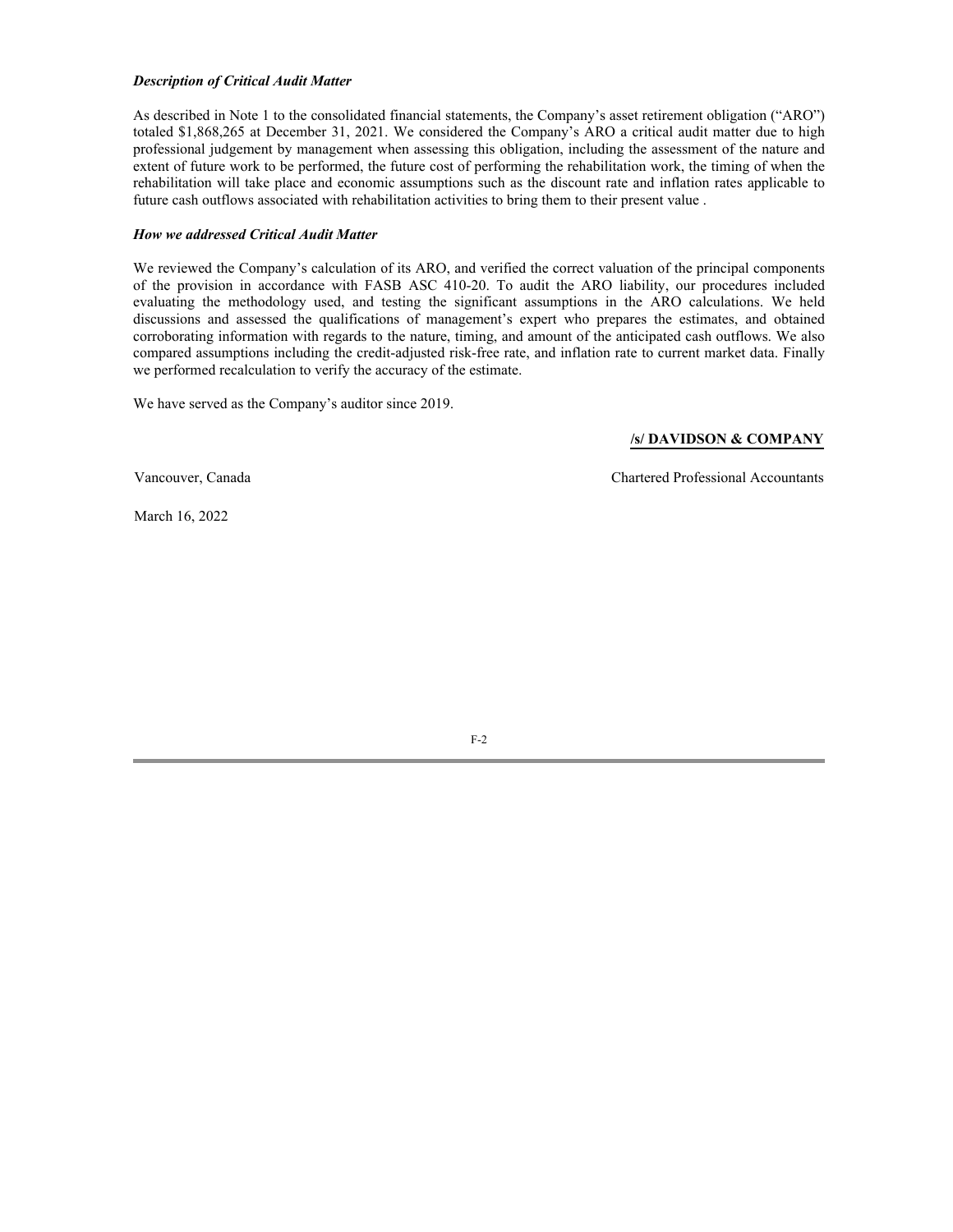### **AUGUSTA GOLD CORP. (Formerly known as Bullfrog Gold Corp.) CONSOLIDATED BALANCE SHEETS DECEMBER 31, 2021 AND DECEMBER 31, 2020** *(Expressed in US dollars)*

**12/31/21 12/31/20 Assets** Current assets Cash \$19,581,707 \$14,341,727 Prepaid 193,055 227,140 Deposits 7,028 331,989 Total current assets 19,781,790 14,900,856 Other assets Equipment, net 293,515 24,993 Mineral properties, net 12,077,511 11,130,976 Total other assets 12,371,026 11,155,969 Total assets  $$32,152,816$   $$26,056,825$ **Liabilities and Stockholders' Equity (Deficit)** Current liabilities Accounts payable  $$284,047$   $$746,808$ Asset retirement obligation 968,000 0 Total current liabilities 1,252,047 746,808 Long term liabilities Asset retirement obligation, net of current  $900,265$  1,135,700 Warrant liability 21,517,000 and 2012 12:517,000 and 2012 12:517,000 and 2012 12:517,000 and 2013 12:517,000 and 2013 12:517,000 and 2013 12:517,000 and 2013 12:517,000 and 2013 12:517,000 and 2013 12:517,000 and 2013 12:5 Total long term liabilities 8,661,022 22,652,700 Total liabilities 9,913,069 23,399,508 Stockholders' equity Preferred stock, 250,000,000 shares authorized, \$0.0001 par value 0 0 Preferred stock series A, 5,000,000 shares designated and authorized, \$0.0001 par value; zero issued and outstanding as of 12/31/21 and 12/31/20 0 0 Preferred stock series B, 45,000,000 shares designated and authorized, \$0.0001 par value; issued and outstanding preferred stock series B shares convertible into 677,084 shares of common stock as of 12/31/21 and  $3,093,751$  as of  $12/31/20$   $309$ Common stock, 750,000,000 shares authorized, \$0.0001 par value; 70,519,188 shares issued and outstanding 12/31/21 and 55,842,715 shares issued and outstanding as of  $12/31/20$  7,052 5,584 Additional paid in capital 42,406,169 26,276,997 Accumulated deficit (20,173,541) (23,625,573) Total stockholders' equity 22,239,747 2,657,317 Total liabilities and stockholders' equity  $\overline{\phantom{3}32,152,816}$   $\overline{\phantom{3}32,152,816}$   $\overline{\phantom{3}32,152,816}$ 

### *See accompanying notes to consolidated financial statements*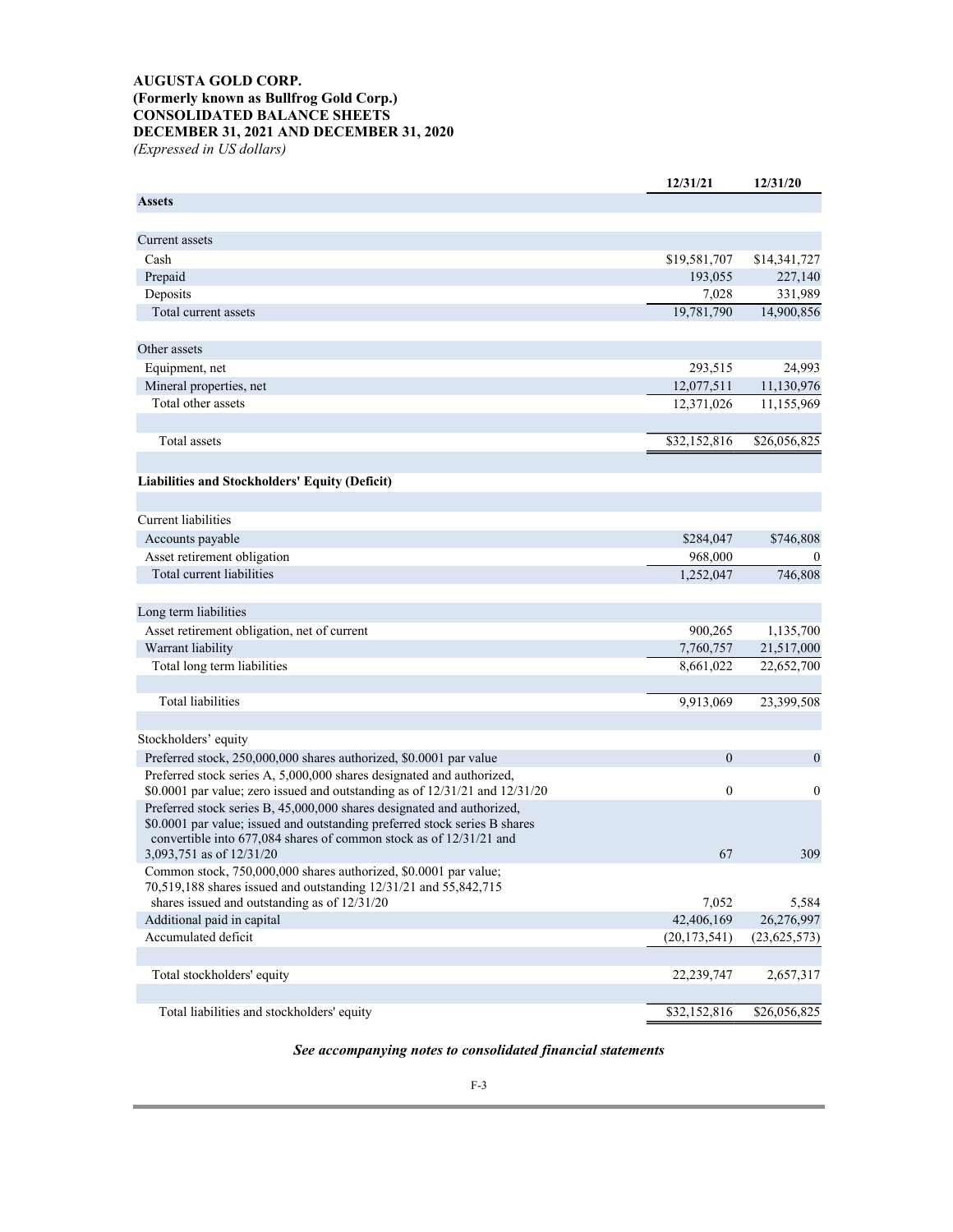## **AUGUSTA GOLD CORP. (Formerly known as Bullfrog Gold Corp.) CONSOLIDATED STATEMENTS OF OPERATIONS FOR THE TWELVE MONTHS ENDED DECEMBER 31, 2021 AND 2020**

*(Expressed in US dollars)*

|                                                      |              | <b>Twelve Months Ended</b> |  |
|------------------------------------------------------|--------------|----------------------------|--|
|                                                      | 12/31/21     | 12/31/20                   |  |
| Operating expenses                                   |              |                            |  |
| General and administrative                           | \$4,664,565  | \$1,614,384                |  |
| Lease expense                                        | 16,000       | 16,000                     |  |
| Exploration, evaluation and project expense          | 7,909,333    | 1,152,852                  |  |
| Accretion expense                                    | 24,749       | 5,069                      |  |
| Depreciation expense                                 | 44,057       | 632                        |  |
| Total operating expenses                             | 12,658,704   | 2,788,937                  |  |
|                                                      |              |                            |  |
| Net operating loss                                   | (12,658,704) | (2,788,937)                |  |
|                                                      |              |                            |  |
| Gain on extinguishment of debt                       | $\Omega$     | 20,833                     |  |
| Interest expense                                     | $\theta$     | (62, 481)                  |  |
| Revaluation of warrant liability                     | 15,857,500   | (9,668,245)                |  |
| Foreign currency exchange gain                       | 253,236      | 539,546                    |  |
| Net income (loss)                                    | \$3,452,032  | (\$11,959,284)             |  |
|                                                      |              |                            |  |
| Weighted average common shares outstanding - basic   | 68,251,261   | 31,263,305                 |  |
| Weighted average common shares outstanding - diluted | 69,070,013   | 31,263,305                 |  |
|                                                      |              |                            |  |
| Earnings (loss) per common share - basic             | \$0.05       | (\$0.38)                   |  |
| Earnings (loss) per common share - diluted           | \$0.05       | (\$0.38)                   |  |

*See accompanying notes to consolidated financial statements*

#### F-4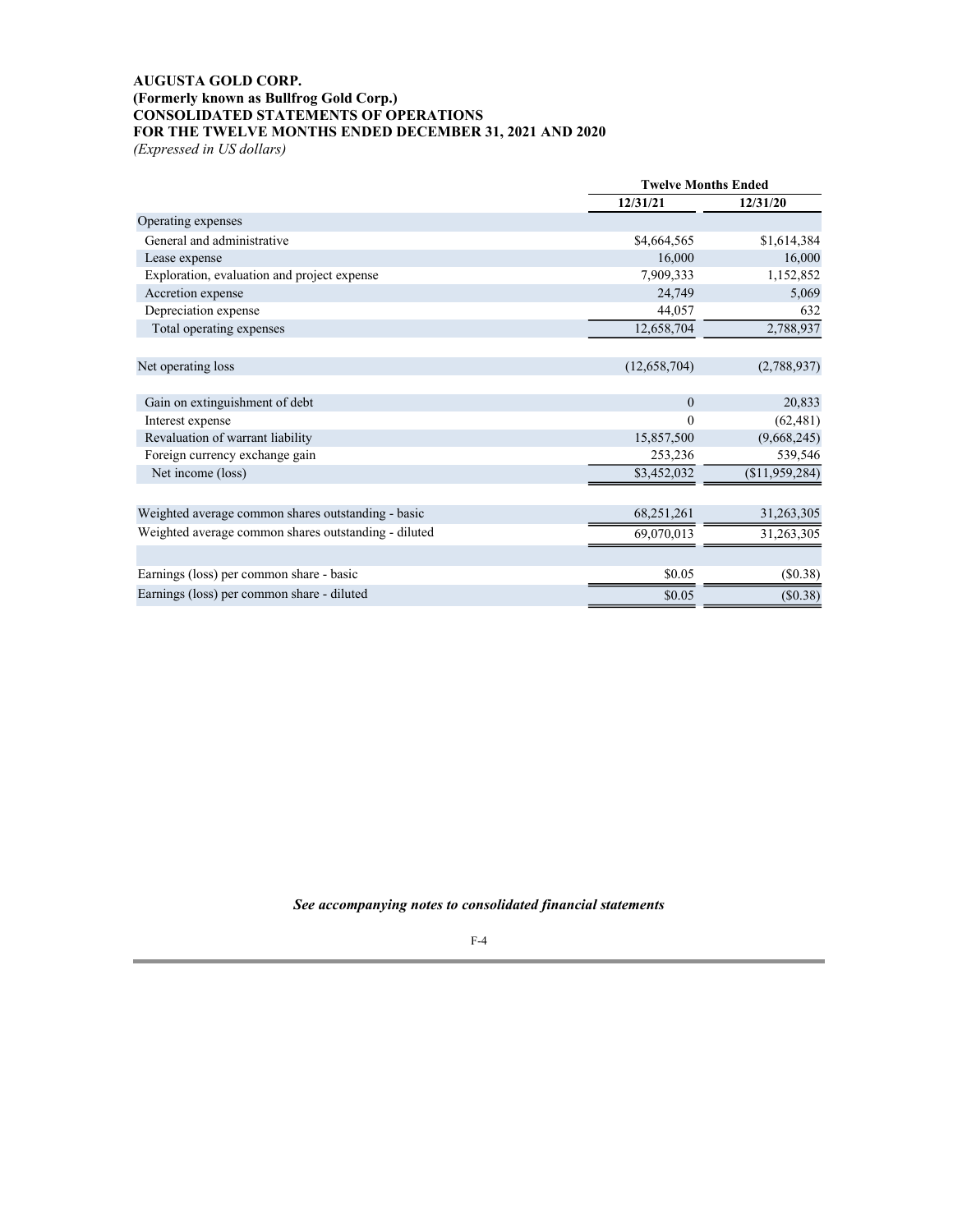## **AUGUSTA GOLD CORP. (Formerly known as Bullfrog Gold Corp.) CONSOLIDATED STATEMENTS OF STOCKHOLDERS' EQUITY (DEFICIT) FOR THE TWELVE MONTHS ENDED DECEMBER 31, 2021 AND 2020**

*(Expressed in US dollars)*

|                                   | <b>Preferred Stock</b>  |                                  |                                | <b>Common Stock</b>    |                                         |                        |                                                                    |
|-----------------------------------|-------------------------|----------------------------------|--------------------------------|------------------------|-----------------------------------------|------------------------|--------------------------------------------------------------------|
|                                   | <b>Shares</b><br>Issued | <b>Preferred</b><br><b>Stock</b> | <b>Shares</b><br><b>Issued</b> | Common<br><b>Stock</b> | <b>Additional</b><br>Paid In<br>Capital | Accumulated<br>Deficit | <b>Total</b><br><b>Stockholders'</b><br><b>Equity</b><br>(Deficit) |
| December 31, 2019                 | 4,253,473               | \$425                            | 22,758,993                     | \$2,276                | \$11,404,350                            | (\$11,666,289)         | $(\$259,238)$                                                      |
| Private placement issued          | 0                       | $\boldsymbol{0}$                 | 20,897,436                     | 2,090                  | 18,077,498                              | 0                      | 18,079,588                                                         |
| Warrant liability                 | $\theta$                | $\boldsymbol{0}$                 | $\theta$                       | $\overline{0}$         | (11,880,166)                            | $\mathbf{0}$           | (11,880,166)                                                       |
| Conversion of preferred stock     | (1,159,722)             | (116)                            | 1,159,722                      | 116                    | 0                                       | $\theta$               |                                                                    |
| Stock options issued              | $\boldsymbol{0}$        | $\boldsymbol{0}$                 | $\overline{0}$                 | $\boldsymbol{0}$       | 121,896                                 | $\mathbf{0}$           | 121,896                                                            |
| Stock based compensation          |                         | $\boldsymbol{0}$                 | 333,333                        | 33                     | 364,967                                 | $\Omega$               | 365,000                                                            |
| Conversion of warrants            | $\mathbf{0}$            | $\mathbf{0}$                     | 781,564                        | 78                     | 548,227                                 | $\mathbf{0}$           | 548,305                                                            |
| Conversion of options             | $\theta$                | $\overline{0}$                   | 811,667                        | 81                     | 399,169                                 | $\mathbf{0}$           | 399,250                                                            |
| Transaction fee                   | $\mathbf{0}$            | $\boldsymbol{0}$                 | $\Omega$                       | $\mathbf{0}$           | (1,100,914)                             | $\mathbf{0}$           | (1,100,914)                                                        |
| <b>Bullfrog Mines acquisition</b> | $\theta$                | $\overline{0}$                   | 9,100,000                      | 910                    | 8,341,970                               | $\theta$               | 8,342,880                                                          |
| Net loss                          | $\theta$                | $\boldsymbol{0}$                 | $\theta$                       | $\theta$               | $\theta$                                | (11,959,284)           | (11, 959, 284)                                                     |
| December 31, 2020                 | 3,093,751               | \$309                            | 55,842,715                     | \$5,584                | \$26,276,997                            | $(\$23,625,573)$       | \$2,657,317                                                        |
| Conversion of warrants            | $\mathbf{0}$            | $\boldsymbol{0}$                 | 4,015,915                      | 401                    | 4,494,250                               | $\mathbf{0}$           | 4,494,651                                                          |
| Conversion of preferred stock     | (2,416,667)             | (242)                            | 2,416,667                      | 242                    | $\theta$                                | $\mathbf{0}$           | $\Omega$                                                           |
| Conversion of options             | 0                       | $\mathbf{0}$                     | 688,334                        | 69                     | 325,181                                 | $\mathbf{0}$           | 325,250                                                            |
| Stock based compensation          | $\overline{0}$          | $\boldsymbol{0}$                 | $\Omega$                       | $\overline{0}$         | 1,560,452                               | $\mathbf{0}$           | 1,560,452                                                          |
| Private placement issued          | $\theta$                | $\boldsymbol{0}$                 | 7,555,557                      | 756                    | 13,056,047                              | $\theta$               | 13,056,803                                                         |
| Warrant liability                 | $\mathbf{0}$            | $\boldsymbol{0}$                 | $\overline{0}$                 | $\mathbf{0}$           | (3,306,758)                             | $\mathbf{0}$           | (3,306,758)                                                        |
| Net loss                          | $\theta$                | $\mathbf{0}$                     | $\Omega$                       | $\Omega$               | 0                                       | 3,452,032              | 3,452,032                                                          |
| December 31, 2021                 | 677,084                 | \$67                             | 70,519,188                     | \$7,052                | \$42,406,169                            | $(\$20,173,541)$       | \$22,239,747                                                       |

## *See accompanying notes to consolidated financial statements*

F-5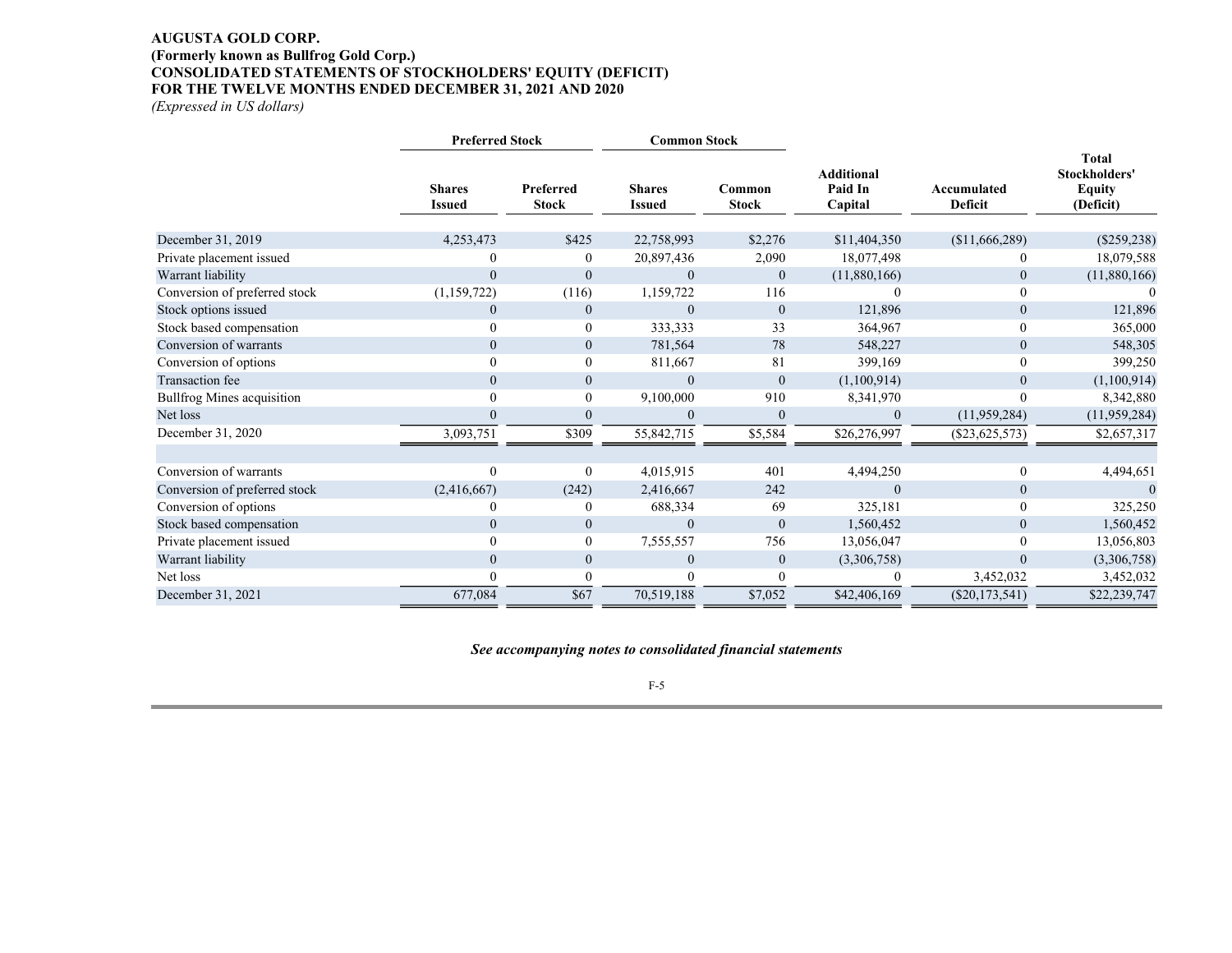# **AUGUSTA GOLD CORP. (Formerly known as Bullfrog Gold Corp.) CONSOLIDATED STATEMENTS OF CASH FLOWS FOR THE TWELVE MONTHS ENDED DECEMBER 31, 2021 AND 2020**

*(Expressed in US dollars)*

|                                                                              | <b>Twelve Months Ended</b> |                |
|------------------------------------------------------------------------------|----------------------------|----------------|
|                                                                              | 12/31/21                   | 12/31/20       |
| Cash flows from operating activities                                         |                            |                |
| Net loss                                                                     | \$3,452,032                | (\$11,959,284) |
| Adjustments to reconcile net loss to net cash used in operating activities   |                            |                |
| Gain on extinguishment of debt                                               | $\boldsymbol{0}$           | (20, 833)      |
| Accretion expense                                                            | 24,749                     | 5,069          |
| Depreciation expense                                                         | 44,057                     | 632            |
| Revaluation of warrant liability                                             | (15, 857, 500)             | 9,668,245      |
| Share based compensation                                                     | 1,560,452                  | 486,896        |
| Change in operating assets and liabilities:                                  |                            |                |
| Prepaid expenses                                                             | 34,085                     | (201,098)      |
| Deposits                                                                     | 324,961                    | (215,206)      |
| Accounts payable                                                             | (462,762)                  | 725,500        |
| Related party payable                                                        | $\mathbf{0}$               | (635, 775)     |
| Asset retirement obligation                                                  | (158, 822)                 | $\theta$       |
|                                                                              |                            |                |
| Net cash used in operating activities                                        | (11, 038, 748)             | (2,145,854)    |
|                                                                              |                            |                |
| Cash flows from investing activity                                           |                            |                |
| Acquisition of mineral properties                                            | (79, 897)                  | (1,447,039)    |
| Acquisition of equipment                                                     | (312, 579)                 | (25, 625)      |
|                                                                              |                            |                |
| Net cash used in investing activities                                        | (392, 476)                 | (1,472,664)    |
|                                                                              |                            |                |
| Cash flows from financing activities                                         |                            |                |
| Proceeds from private placement of stock                                     | 13,056,803                 | 16,978,673     |
| Proceeds from paycheck protection program                                    | $\mathbf{0}$               | 20,833         |
| Proceeds from conversion of options                                          | 325,250                    | 399,250        |
| Proceeds from conversion of warrants                                         | 3,289,151                  | 516,894        |
|                                                                              |                            |                |
| Net cash provided by financing activities                                    | 16,671,204                 | 17,915,650     |
|                                                                              |                            |                |
| Net increase (decrease) in cash                                              | 5,239,980                  | 14,297,132     |
|                                                                              |                            |                |
| Cash, beginning of period                                                    | 14,341,727                 | 44,595         |
|                                                                              |                            |                |
| Cash, end of period                                                          | \$19,581,707               | \$14,341,727   |
|                                                                              |                            |                |
| Noncash investing and financing activities                                   |                            |                |
| Interest and taxes paid                                                      | \$0                        | $\$0$          |
| Revaluation of asset retirement obligation                                   | \$866,638                  | \$0            |
| Conversion of preferred stock                                                | \$242                      | \$116          |
| Stock issued for mineral property                                            | \$0                        | \$8,342,880    |
| Incurrence of asset retirement obligation                                    | $\$0$                      | \$1,130,632    |
| Conversion of warrant liability to share capital upon conversion of warrants | \$1,205,507                | \$31,411       |
| Warrant liability from units placement                                       | \$3,306,758                | \$11,880,166   |
| Exploration and evaluation cost in accounts payable                          | \$18,423                   | \$20,000       |
|                                                                              |                            |                |

# *See accompanying notes to consolidated financial statements*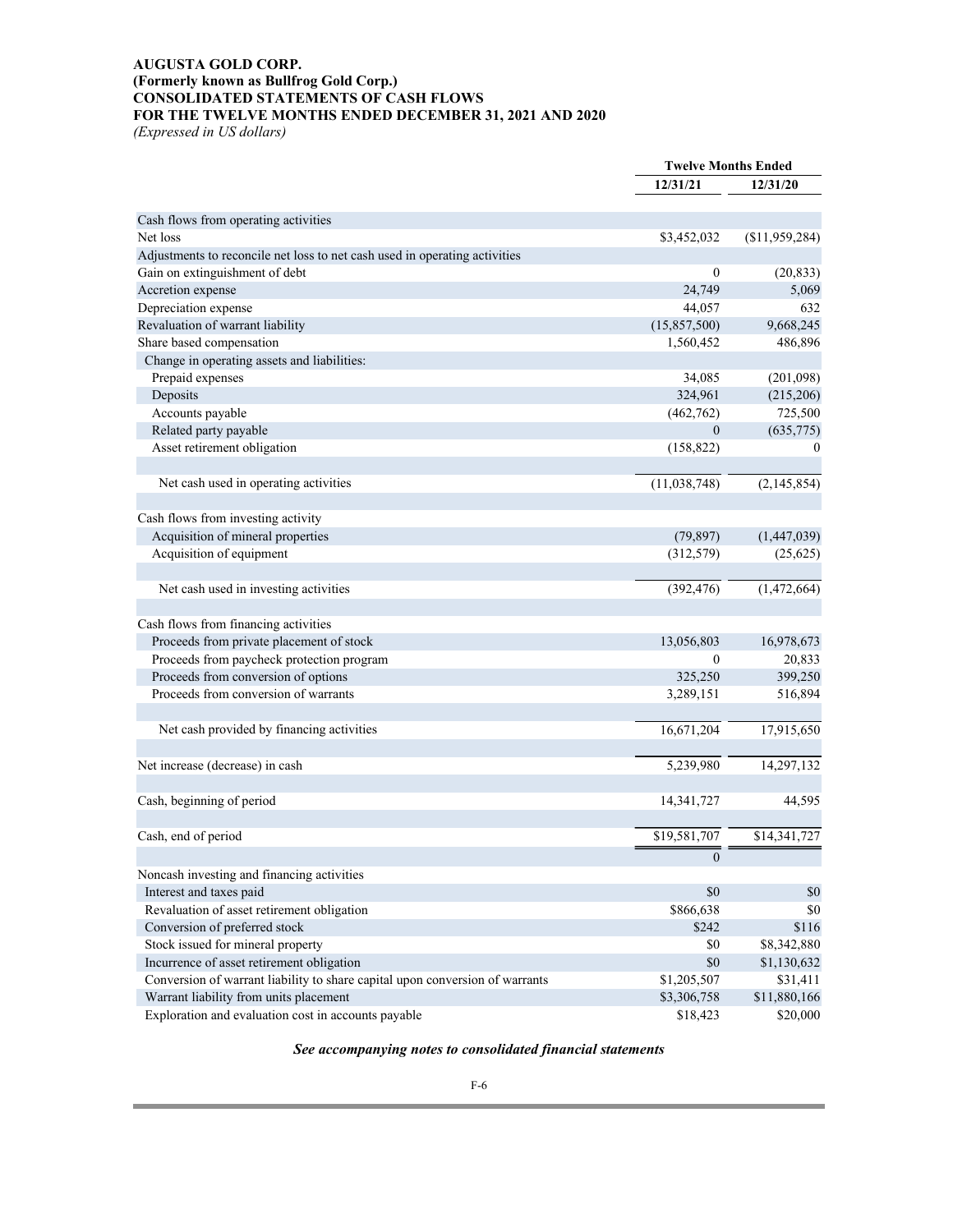### **AUGUSTA GOLD CORP. (Formerly known as Bullfrog Gold Corp.) NOTES TO CONSOLIDATED FINANCIAL STATEMENTS**

## **NOTE 1 - NATURE OF BUSINESS AND SUMMARY OF SIGNIFICANT ACCOUNTING POLICIES**

#### **Nature of Business**

Augusta Gold Corp. (formerly known as Bullfrog Gold Corp., the "Company") is a junior exploration company engaged in the acquisition and exploration of properties that may contain gold, silver, and other metals in the United States. The Company's target properties are those that have been the subject of historical exploration. The Company owns, controls or has acquired mineral rights on Federal patented and unpatented mining claims in the state of Nevada for the purpose of exploration and potential development of gold, silver, and other metals. The Company plans to review opportunities and acquire additional mineral properties with current or historic precious and base metal mineralization with meaningful exploration potential.

The Company's properties do not have any reserves. The Company plans to conduct exploration and engineering evaluation programs on these properties with the objective of ascertaining whether any of its properties contain economic concentrations of precious and base metals that are prospective for mining.

### **Basis of Presentation and Statement of Compliance**

The accompanying consolidated financial statements (the "consolidated financial statements"), have been prepared in accordance with accounting principles generally accepted in the United States of America ("GAAP").

### **Basis of Measurement**

These consolidated financial statements have been prepared on the going concern basis, under the historical cost convention, except for certain financial instruments that are measured at fair value as described herein.

#### **Principles of Consolidation**

The consolidated financial statements include the accounts of Augusta Gold Corp. and its wholly owned subsidiaries, Standard Gold Corp. ("Standard Gold"), Bullfrog Mines LLC ("Bullfrog Mines") and Rocky Mountain Minerals Corp. ("Rocky Mountain Minerals" or "RMM"). All significant inter-entity balances and transactions have been eliminated in consolidation.

### **Cash, Cash Equivalents and Concentration**

The Company considers all highly liquid investments with a maturity of three months or less when acquired to be cash equivalents. The Company places its cash with high credit quality financial institutions in the United States and Canada. On December 31, 2021, the Company's cash balance was \$19,581,707. To reduce its risk associated with the failure of such financial institution, the Company will evaluate, as needed, the rating of the financial institution in which it holds deposits.

### **Use of Estimates**

The preparation of financial statements in conformity with accounting principles generally accepted in the United States of America requires management to make estimates and assumptions that affect the reported amounts of assets and liabilities and disclosure of contingent assets and liabilities at the date of the financial statements and the reported amounts of revenues and expenses during the reporting period. Actual results could differ from those estimates. Estimates have been made for share based compensation, asset retirement obligation, warrant liability and whether acquisition of Bullfrog Mines constituted an asset acquisition or business combination.

### **Foreign Currency Translation**

The Company is exposed to currency risk on transactions and balances in currencies other than the functional currency. The Company has not entered any contracts to manage foreign exchange risk.

The functional currency of the Company and its subsidiaries is the US dollar; therefore, the Company is exposed to currency risk from financial assets and liabilities denominated in Canadian dollars.

### **Government Assistance**

On June 11, 2020, the Company was granted a loan (the "PPP Loan") for \$20,833 pursuant to the Paycheck Protection Program established as part of the Coronavirus Aid, Relief and Economic Security Act ("CARES Act")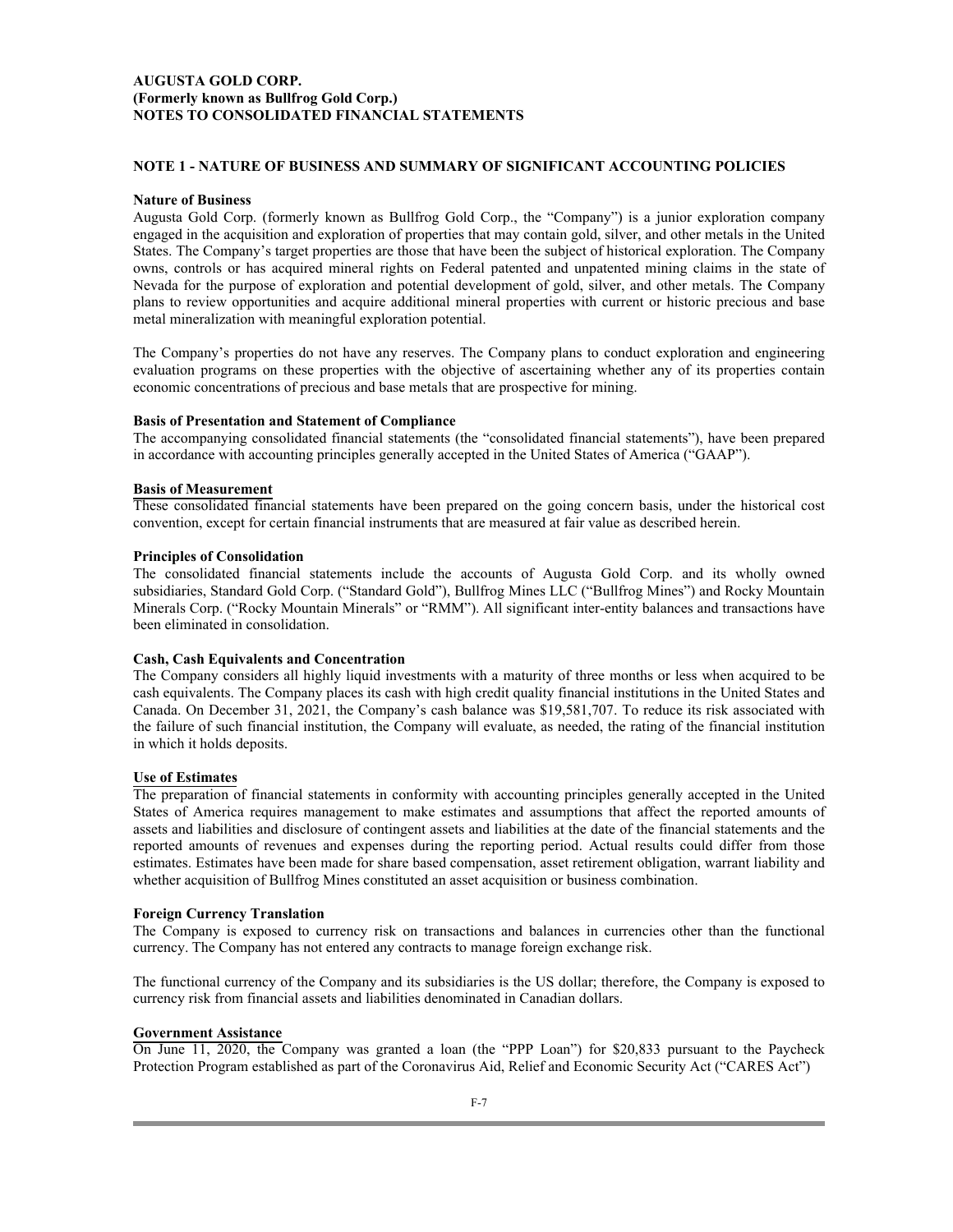in the United States. The PPP Loan, which was in the form of a Note dated June 11, 2020 matures June 11, 2025 and bears interest at a rate of 1.00% per annum, payable monthly commencing on November 11, 2021. The PPP Loan may be prepaid at any time prior to maturity with no prepayment penalties. The PPP Loan and accrued interest are forgivable after twenty-four weeks as long as the borrower uses the proceeds for eligible purposes, including payroll, benefits, rent and utilities, and maintains its payroll levels. The Company intends to use the entire PPP Loan amount for eligible purposes. The PPP loan was forgiven as of December 31, 2020.

### **Property and Equipment**

Property and equipment is stated at cost less accumulated depreciation and amortization. Depreciation and amortization is computed using the straight-line method over the estimated useful lives of the assets, which range from 5 to 15 years. Additions, renewals, and betterments that significantly extend the life of the asset are capitalized. Expenditures for repairs and maintenance are charged to expense as incurred. For assets sold or otherwise disposed of, the cost and related accumulated depreciation and amortization are removed from the accounts, and any related gain or loss is reflected in income for the period.

### **Leases**

The Company has adopted Financial Accounting Standards Board (FASB) ASU 2016-02, Leases (Topic 842), for reporting leases. Leases of 12 months or less will be accounted for similar to existing guidance for operating leases. For leases with a lease term greater than one year, the Company recognizes a lease asset for its right to use the underlying leased asset and a lease liability for the corresponding lease obligation.

### **Mineral Property Acquisition and Exploration Costs**

Mineral property exploration costs are expensed as incurred until economic reserves are quantified. To date, the Company has not established any proven or probable reserves on its mineral properties. Costs of lease, exploration, carrying and retaining unproven mineral lease properties are expensed as incurred. The Company has chosen to expense all mineral exploration costs as incurred given that it is still in the exploration stage. Once the Company has identified proven and probable reserves in its investigation of its properties and upon development of a plan for operating a mine, it would enter the development stage and capitalize future costs until production is established. When a property reaches the production stage, the related capitalized costs will be amortized over the estimated life of the probable-proven reserves. When the Company has capitalized mineral properties, these properties will be periodically assessed for impairment of value and any diminution in value. To date, the Company has not established the commercial feasibility of any exploration prospects; therefore, all exploration costs are being expensed. Costs of property and equipment acquisitions are being capitalized.

The Company is required to reclaim the property at the Bullfrog Project at the end of its useful life. In accordance with FASB ASC 410-20, Asset Retirement and Environmental Obligations, the Company recognized the fair value of a liability for an ARO in the amount of \$1,868,265, during the period ended December 31, 2021, we reassessed the closure costs and incurred certain costs related to ARO estimate and resulted in a total change in estimate of \$866,638 based primarily on the timing and placement of the evaporation conversion cell from year 2024 to year 2022.

|                                             | 2021        | 2020        |
|---------------------------------------------|-------------|-------------|
| Balance, January 1, 2021 (October 26, 2020) | \$1,135,700 | \$1,130,631 |
| Accretion                                   | 24,749      | 5,069       |
| Costs applied to ARO balance                | (158, 822)  | $\theta$    |
| Change in estimates                         | 866,638     | $\theta$    |
| Balance, December 31 (current)              | \$968,000   | \$0         |
| Balance, December 31 (long term)            | \$900,265   | \$1,135,700 |
|                                             |             |             |
| Life of mine                                | 2028        | 2028        |
| Discount rate                               | $1.5\%$     | 2.5%        |
| Inflation rate                              | $2.0\%$     | 1.8%        |

Although the ultimate amounts for future site reclamation and remediation are uncertain, the best estimate of these obligations was based on information available, including current legislation, third-party estimates, and management estimates. The amounts and timing of the mine closure obligations will vary depending on several factors including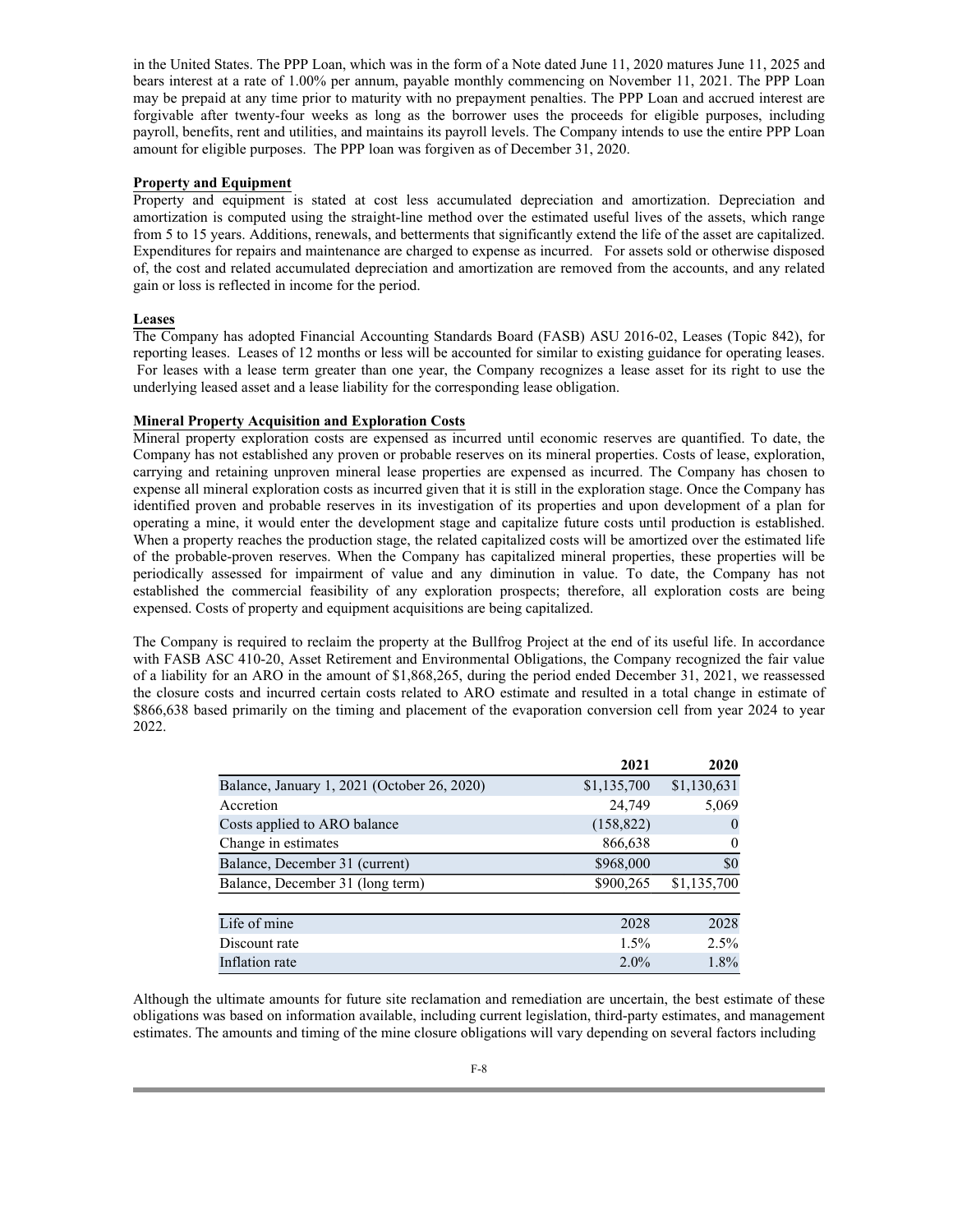future operations and the ultimate life of the mine, future economic conditions, and changes in applicable environmental regulations.

At December 31, 2021, the estimated future cash flows have been determined using real cash flows and discounted using a rate of 1.52% and a total undiscounted amount for the estimated future cash flows is \$1,915,868.

### **Fair Value of Financial Instruments**

Fair value is defined as the exchange price that would be received for an asset or paid to transfer a liability (an exit price) in the principal or most advantageous market for the asset or liability in an orderly transaction between market participants on the measurement date. There are three levels of inputs that may be used to measure fair value:

Level 1 - Valuation based on quoted market prices in active markets for identical assets and liabilities.

Level 2 - Valuation based on quoted market prices for similar assets and liabilities in active markets.

Level 3 - Valuation based on unobservable inputs that are supported by little or no market activity, therefore requiring management's best estimate of what market participants would use as fair value.

The fair value of cash, deposits and accounts payable approximates their carrying values due to their short term to maturity. The warrant liabilities are measured using level 3 inputs (Note 4).

#### **Income Taxes**

Income taxes are accounted for under the asset and liability method in accordance with ASC 740, "Income Taxes". Deferred tax assets and liabilities are recognized for the future tax consequences attributable to differences between the financial carrying amounts of existing assets and liabilities and their respective tax bases as well as operating loss and tax credit carry forwards. Deferred tax assets and liabilities are measured using enacted tax rates expected to apply to taxable income in the periods in which those temporary differences are expected to be recovered or settled. The effect on deferred tax assets and liabilities of a change in tax rates is recognized in income in the period that includes the enactment date. Deferred tax assets are reduced by a valuation allowance to the extent that the recoverability of the asset is unlikely to be recognized.

The Company reports a liability, if any, for unrecognized tax benefits resulting from uncertain tax positions taken, or expected to be taken, in an income tax return. The Company has elected to classify interest and penalties related to unrecognized income tax benefits, if and when required, as part of income tax expense in the statement of operations. No liability has been recorded for uncertain income tax positions, or related interest or penalties as of December 31, 2021 and December 31, 2020. The periods ended December 31, 2021, 2020, 2019, 2018 and 2017 are open to examination by taxing authorities.

#### **Long Lived Assets**

The Company assesses the impairment of long-lived assets whenever events or changes in circumstances indicate that the carrying value may not be recoverable. When the Company determines that the carrying value of long-lived assets may not be recoverable based upon the existence of one or more indicators of impairment and the carrying value of the asset cannot be recovered from projected undiscounted cash flows, the Company records an impairment charge. The Company measures any impairment based on a projected discounted cash flow method using a discount rate determined by management to be commensurate with the risk inherent in the current business model. Significant management judgment is required in determining whether an indicator of impairment exists and in projecting cash flows.

#### **Preferred Stock**

The Company accounts for its preferred stock under the provisions of the ASC on Distinguishing Liabilities from Equity, which sets forth the standards for how an issuer classifies and measures certain financial instruments with characteristics of both liabilities and equity. This standard requires an issuer to classify a financial instrument that is within the scope of the standard as a liability if such financial instrument embodies an unconditional obligation to redeem the instrument at a specified date and/or upon an event certain to occur. The Company has determined that its preferred stock does not meet the criteria requiring liability classification as its obligation to redeem these instruments is not based on an event certain to occur. Future changes in the certainty of the Company's obligation to redeem these instruments could result in a change in classification.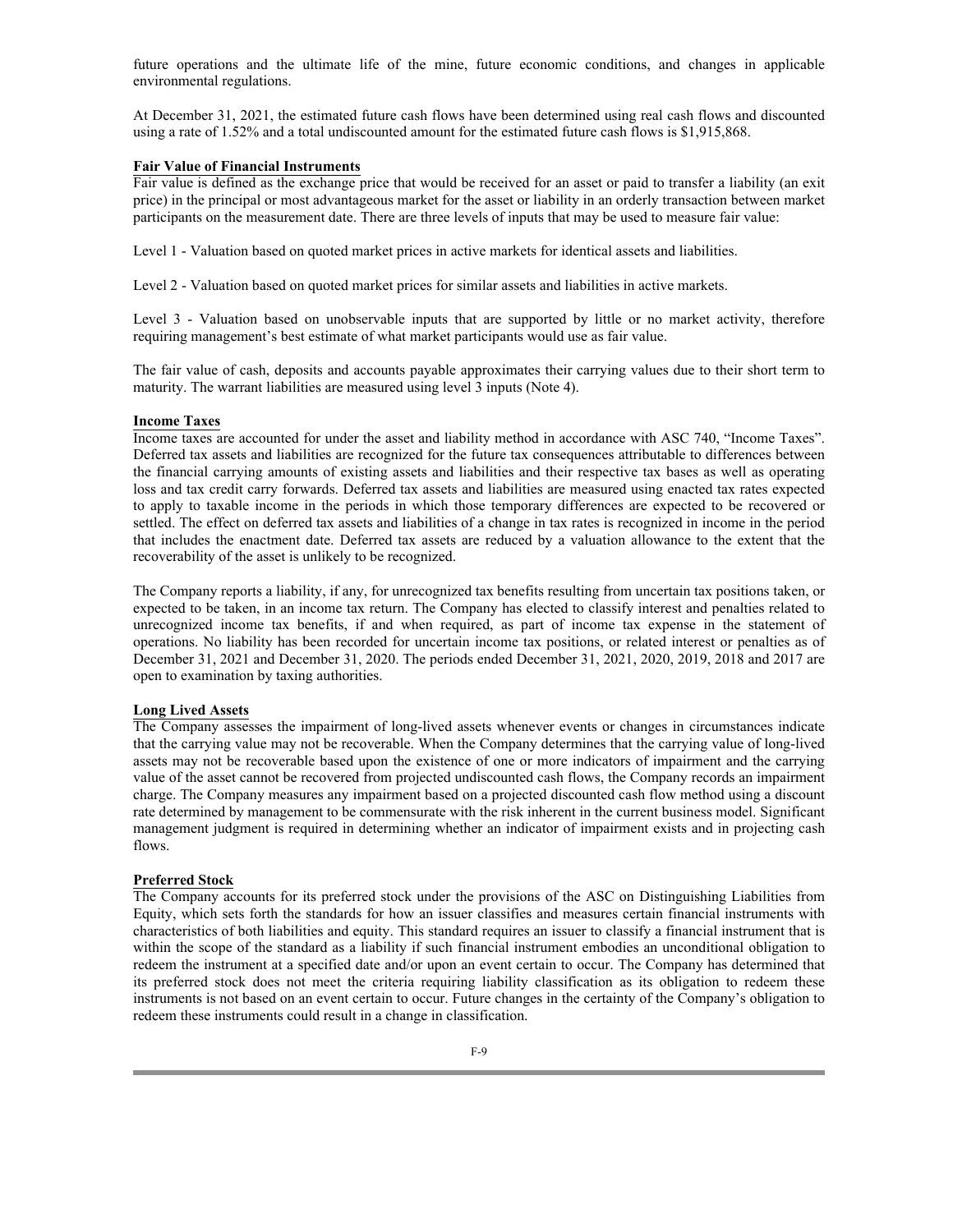### **Stock-Based Compensation**

Stock-based compensation is accounted for based on the requirements of the Share-Based Payment Topic of ASC 718 which requires recognition in the consolidated financial statements of the cost of employee and director services received in exchange for an award of equity instruments over the period the employee or director is required to perform the services in exchange for the award (presumptively, the vesting period). This ASC also requires measurement of the cost of employee and director services received in exchange for an award based on the grantdate fair value of the award.

The estimated fair value of each stock option as of the date of grant was calculated using the Black-Scholes pricing model. The Company estimates the volatility of its common stock at the date of grant based on Company stock price history. The Company determines the expected life based on the simplified method given that its own historical share option exercise experience does not provide a reasonable basis for estimating expected term. The Company uses the risk-free interest rate on the implied yield currently available on U.S. Treasury issues with an equivalent remaining term approximately equal to the expected life of the award. The Company has never paid any cash dividends on its common stock and does not anticipate paying any cash dividends in the foreseeable future. The shares of common stock subject to the stock-based compensation plan shall consist of unissued shares, treasury shares or previously issued shares held by any subsidiary of the Company, and such number of shares of common stock are reserved for such purpose.

### **Derivative Financial Instruments**

The Company accounts for derivative instruments in accordance with Financial Accounting Standards Board ("FASB") ASC 815, Derivatives and Hedging ("ASC 815"), which requires additional disclosures about the Company's objectives and strategies for using derivative instruments, how the derivative instruments and related hedged items are accounted for, and how the derivative instruments and related hedging items affect the financial statements. The Company does not use derivative instruments to hedge exposures to cash flow, market, or foreign currency risk. Terms of convertible debt and equity instruments are reviewed to determine whether or not they contain embedded derivative instruments that are required under ASC 815 to be accounted for separately from the host contract and recorded on the balance sheet at fair value. The fair value of derivative liabilities, if any, is required to be revalued at each reporting date, with corresponding changes in fair value recorded in current period operating results. Pursuant to ASC 815, an evaluation of specifically identified conditions is made to determine whether the fair value of warrants issued is required to be classified as equity or as a derivative liability.

Certain warrants are treated as derivative financial liabilities. The estimated fair value, based on the Black-Scholes model, is adjusted on a quarterly basis with gains or losses recognized in the statement of loss and comprehensive loss. The Black-Scholes model is based on significant assumptions such as volatility, dividend yield, expected term and liquidity discounts

#### **Earnings (Loss) per Common Share**

The following table shows basic and diluted earnings per share:

|                                                     | <b>Twelve Months Ended</b> |                |
|-----------------------------------------------------|----------------------------|----------------|
|                                                     | 12/31/2021                 | 12/31/2020     |
| Basic and Diluted Earnings (Loss) per Common Share  |                            |                |
| Earnings (loss)                                     | \$3,452,032                | (\$11,959,284) |
| Basic weighted average shares outstanding           | 68,251,261                 | 31,263,305     |
| Assumed conversion of dilutive shares               | 818,752                    |                |
| Diluted weighted average common shares outstanding, |                            |                |
| assuming conversion of common stock equivalents     | 69,070,013                 | 31,263,305     |
| Basic Earnings (Loss) Per Common Share              | \$0.05                     | (\$0.38)       |
| Diluted Earnings (Loss) Per Common Share            | \$0.05                     | (S0.38)        |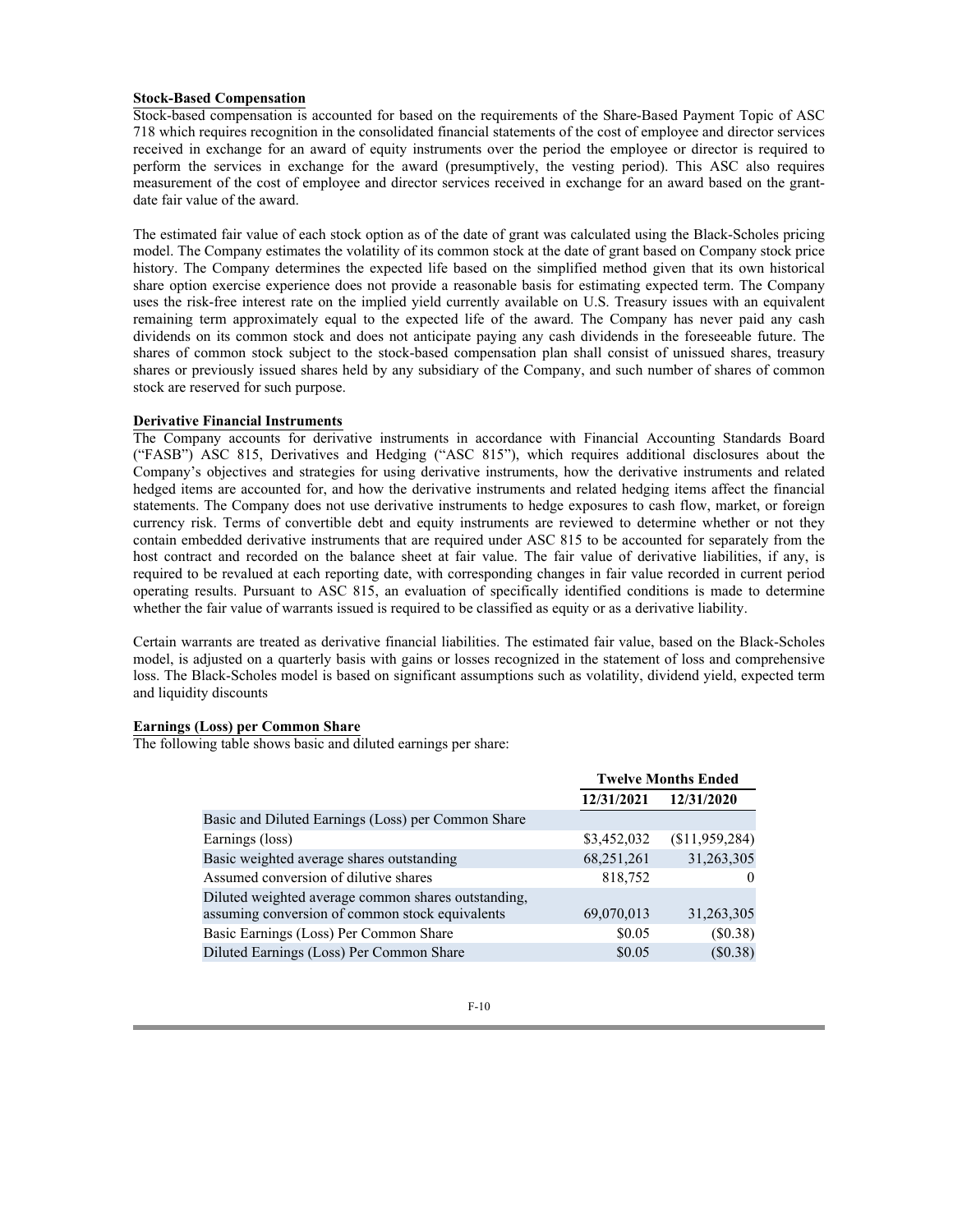Certain options and warrants and all preferred shares were included in the computation of diluted shares outstanding for the twelve months ended December 31, 2021. The options and warrants that were not included in the diluted weighted average shares calculation because they were "out-of-the money". In periods where the Company has a net loss, all common stock equivalents are excluded as they would be anti-dilutive. The following details the dilutive and anti-dilutive shares:

|                  | <b>Dilutive shares</b> | <b>Anti-dilutive shares</b> |            |
|------------------|------------------------|-----------------------------|------------|
|                  | In the money           | Out of the money            | Total      |
| Options          | 141,668                | 4,658,334                   | 4,800,002  |
| Warrants         |                        | 31,427,195                  | 31,427,195 |
| Preferred shares | 677,084                | $\theta$                    | 677,084    |
| Total            | 818,752                | 36,085,529                  | 36,904,281 |

### **Risks and Uncertainties**

Since the formation of the Company, it has not generated any revenues. As an early-stage company, the Company is subject to all the risks inherent in the initial organization, financing, expenditures, complications and delays inherent in a new business. Our business is dependent upon the implementation of our business plan. There can be no assurance that our efforts will be successful or that we will ultimately be able to generate revenue or attain profitability.

Natural resource exploration, and exploring for gold, is a business that by its nature is very speculative. There is a strong possibility that we will not discover gold or any other mineralization which can be mined or extracted at a profit. Even if we do discover gold or other deposits, the deposit may not be of the quality or size necessary for us or a potential purchaser of the property to make a profit from mining it. Few properties that are explored are ultimately developed into producing mines. Unusual or unexpected geological formations, geological formation pressures, fires, power outages, labor disruptions, flooding, explosions, cave-ins, landslides and the inability to obtain suitable or adequate machinery, equipment or labor are just some of the many risks involved in mineral exploration programs and the subsequent development of gold deposits.

The Company business is exploring for gold and other minerals. If the Company discovers commercially exploitable gold or other deposits, revenue from such discoveries will not be generated unless the gold or other minerals are actually mined.

Mining operations in the United States are subject to many different federal, state, and local laws and regulations, including stringent environmental, health and safety laws. In the event operational responsibility is assumed for mining our properties, the Company may be unable to comply with current or future laws and regulations, which can change at any time. Changes to these laws may adversely affect any of the Company potential mining operations. Moreover, compliance with such laws may cause substantial delays and require capital outlays greater than those the Company anticipate, adversely affecting any potential mining operations. Future mining operations, if any, may also be subject to liability for pollution or other environmental damage. The Company may choose to not be insured against this risk because of high insurance costs or other reasons.

The Company's exploration and development activities may be affected by existing or threatened medical pandemics, such as the novel coronavirus (COVID-19). A government may impose strict emergency measures in response to the threat or existence of an infectious disease, such as the emergency measures imposed by governments of many countries and states in response to the COVID-19 virus pandemic. As such, there are potentially significant economic and social impacts of infectious diseases, including but not limited to the inability of the Company to develop and operate as intended, shortage of skilled employees or labor unrest, inability to access sufficient healthcare, significant social upheavals or unrest, disruption to operations, supply chain shortages or delays, travel and trade restrictions, government or regulatory actions or inactions (including but not limited to, changes in taxation or policies, or delays in permitting or approvals, or mandated shut downs), declines in the price of precious metals, capital markets volatility, availability of credit, loss of investor confidence and impact on economic activity in affected countries or regions. In addition, such pandemics or diseases represent a serious threat to maintaining a skilled workforce in the mining industry and could be a major health-care challenge for the Company. There can be no assurance that the Company or the Company's personnel will not be impacted by these pandemic diseases and the Company may ultimately see its workforce productivity reduced or incur increased medical costs/insurance premiums as a result of these health risks. COVID-19 is rapidly evolving and the effects on the mining industry and the Company are uncertain. The Company may not be able to accurately predict the impact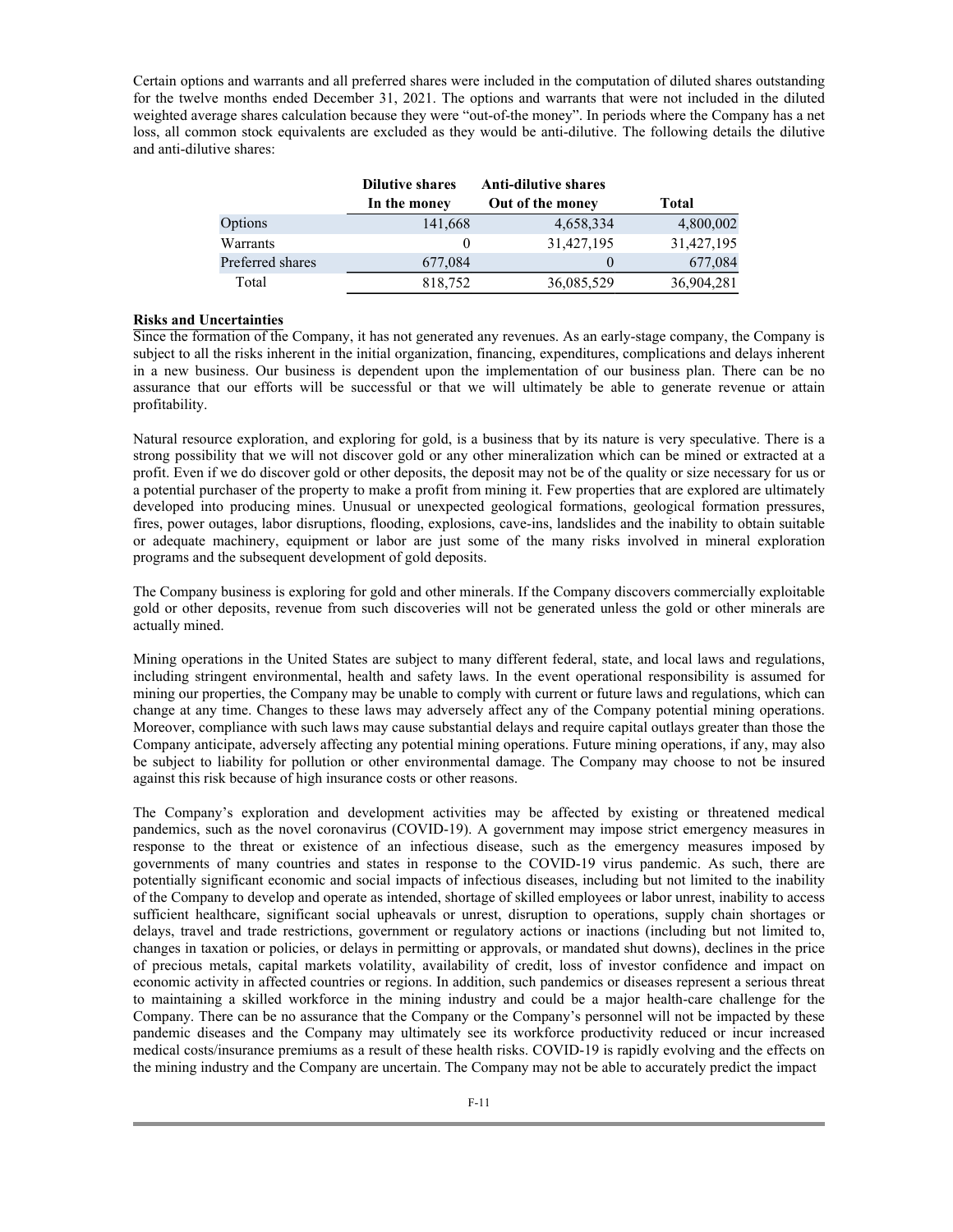of infectious disease, including COVID-19, or the quantum of such risks. There can be no assurance that the Company will not be impacted by adverse consequences that may be brought about by pandemics on global financial markets, which may reduce resources, share prices and financial liquidity and may severely limit the financing capital available to the Company.

### **Recent Accounting Pronouncements**

ASU 2019-12 - Income Taxes (Topic 740)

In December 2019, the FASB issued ASU 2019-12, Income Taxes (Topic 740): Simplifying the Accounting for Income Taxes ("ASU 2019-12"), which simplifies the accounting for income taxes by removing certain exceptions related to the approach for intraperiod tax allocation, the methodology for calculating income taxes in an interim period and the recognition of deferred tax liabilities for outside basis differences. The new ASU also simplifies aspects of the accounting for franchise taxes and enacted changes in tax laws or rates. These changes aim to improve the overall usefulness of disclosures to financial statement users and reduce unnecessary costs to companies when preparing the disclosures. The guidance is effective for the Company beginning on October 1, 2021 and does not have a material impact on its financial statements and related disclosures.

ASU 2020-06 - Debt with Conversion and Other Options (Subtopic 470-20) and Derivatives and Hedging- Contracts in Entity's Own Equity (Subtopic 815-40)

In August 2020, the FASB issued ASU No. 2020-06 ("ASU 2020-06") "Debt-Debt with Conversion and Other Options (Subtopic 470-20) and Derivatives and Hedging-Contracts in Entity's Own Equity (Subtopic 815- 40): Accounting for Convertible Instruments and Contracts in an Entity's Own Equity." ASU 2020-06 will simplify the accounting for convertible instruments by reducing the number of accounting models for convertible debt instruments and convertible preferred stock. Limiting the accounting models will result in fewer embedded conversion features being separately recognized from the host contract as compared with current GAAP. Convertible instruments that continue to be subject to separation models are (1) those with embedded conversion features that are not clearly and closely related to the host contract, that meet the definition of a derivative, and that do not qualify for a scope exception from derivative accounting and (2) convertible debt instruments issued with substantial premiums for which the premiums are recorded as paid-in capital. ASU 2020-06 also amends the guidance for the derivatives scope exception for contracts in an entity's own equity to reduce form-over-substancebased accounting conclusions. ASU 2020-06 will be effective January 1, 2024, for the Company. The guidance is effective for the Company beginning January 1, 2021 and does not have a material impact on its financial statements and related disclosures.

|                                     | <b>Mineral</b><br>properties | <b>Plant</b> and<br>equipment | <b>Total</b> |
|-------------------------------------|------------------------------|-------------------------------|--------------|
| Cost                                |                              |                               |              |
| As of December 31, 2019             | \$210,425                    | \$0                           | \$210,425    |
| <b>Additions</b>                    | 10,920,551                   | 25,625                        | 10,946,176   |
| As of December 31, 2020             | 11,130,976                   | 25,625                        | 11,156,601   |
| Change in ARO estimate              | 866,638                      | $\Omega$                      | 866,638      |
| <b>Additions</b>                    | 79,897                       | 312,579                       | 392,476      |
| As of December 31, 2021             | \$12,077,511                 | \$338,204                     | \$12,415,715 |
| <b>Accumulated depreciation</b>     |                              |                               |              |
| As of December 31, 2019             | \$0                          | \$0                           | \$0          |
| Depreciation expense                | $\theta$                     | 632                           | 632          |
| As of December 31, 2020             | $\theta$                     | 632                           | 632          |
| Depreciation expense                | $\theta$                     | 44,057                        | 44,057       |
| As of December 31, 2021             | \$0                          | \$44,689                      | \$44,689     |
|                                     |                              |                               |              |
| Net book value on December 31, 2021 | \$12,077,511                 | \$293,515                     | \$12,371,026 |
|                                     |                              |                               |              |

### **NOTE 2 - MINERAL PROPERTIES**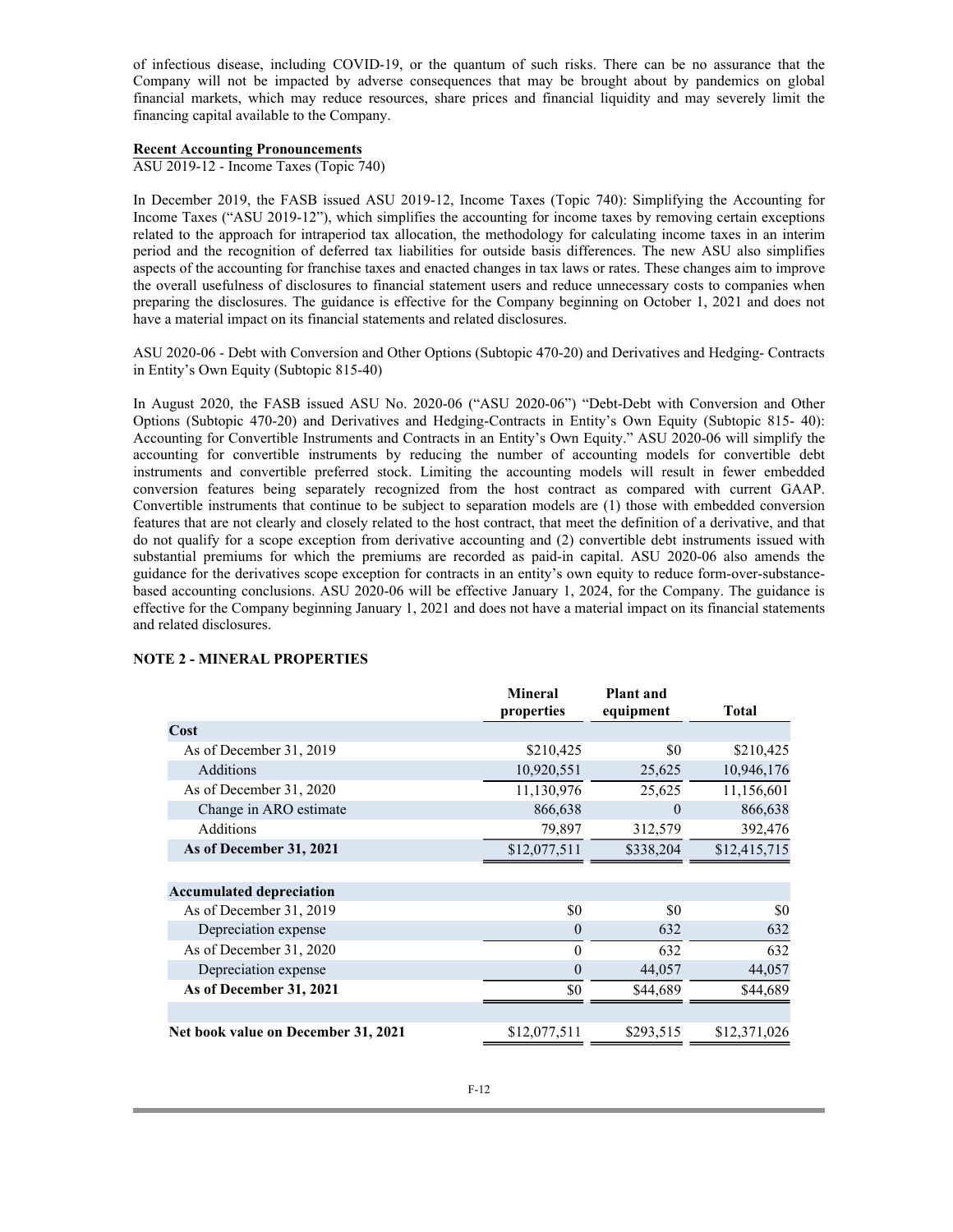On October 26, 2020, the Company completed its acquisition of Bullfrog Mines pursuant to the Membership Interest Purchase Agreement (the "MIPA") among the Company, Homestake Mining Company of California ("Homestake"), and Lac Minerals (USA) LLC ("Lac Minerals" and together with Homestake, the "Barrick Parties").

Pursuant to the MIPA, the Company purchased from the Barrick Parties all of the equity interests in Bullfrog Mines LLC for aggregate consideration of (i) 9,100,000 units of the Company, each unit consisting of one share of common stock of the Company and one four-year warrant purchase one share of common stock of the Company at an exercise price of C\$1.80 (such number of units and exercise price are set out on a pre Reverse Stock Split basis), (ii) a 2% net smelter returns royalty (the "Barrick Royalty") granted on all minerals produced from all of the patented and unpatented claims (subject to the adjustments set out below), pursuant to a royalty deed, dated October 26, 2020 by and among Bullfrog Mines and the Barrick Parties (the "Royalty Deed"), (iii) the Company granting indemnification to the Barrick Parties pursuant to an indemnity deed, dated October 26, 2020 by and among the Company, the Barrick Parties and Bullfrog Mines, and (iv) certain investor rights, including anti-dilution rights, pursuant to the investor rights agreement dated October 26, 2020, among the Company, Augusta Investments Inc., and Barrick Gold Corporation.

Pursuant to the Royalty Deed, the Barrick Royalty is reduced to the extent necessary so that royalties burdening any individual parcel or claim included in the Barrick Properties on October 26, 2020, inclusive of the Barrick Royalty, would not exceed 5.5% in the aggregate, provided that the Barrick Royalty in respect of any parcel or claim would not be less than 0.5%, even if the royalties burdening a parcel or claim included in the Barrick Properties would exceed 5.5%.

See Note 6 Commitments, for discussion of additions to mineral properties.

The following is the consideration paid in the acquisition, which was allocated entirely to mineral properties:

| Consideration:                                  |   |           |
|-------------------------------------------------|---|-----------|
| Grant date fair value of 9,100,000 units issued | S | 8,342,880 |
| Transaction fees                                |   | 97.571    |
| Asset retirement obligation                     |   | 1,130,631 |
| Total                                           |   | 9,571,082 |

# **NOTE 3 - STOCKHOLDER'S EQUITY**

**Consideration:**

On January 11, 2021, the Company filed a Certificate of Amendment to its Certificate of Incorporation to change the name of the Company to "Augusta Gold Corp." and effect a reverse stock split of the Company's shares of common stock on the basis of one (1) post-split share for every six (6) pre-split shares (the "Reverse Stock Split").

On January 26, 2021, the Certificate of Amendment went effective. As a result of the Reverse Stock Split, every six (6) shares of the Company's issued and outstanding common stock, par value \$0.0001 was converted into one (1) share of common stock, par value \$0.0001. There was no change in the par value of the common stock. The Reverse Stock Split did not change the authorized number of shares of common stock or preferred stock of the Company.

No fractional shares were issued in connection with the Reverse Stock Split. Stockholders who otherwise would be entitled to receive fractional shares because they hold a number of pre-Reverse Stock Split shares of the Company's common stock not evenly divisible by six (6), had the number of post-Reverse Split Shares of the Company's common stock to which they were entitled rounded up to the next whole number of shares of the Company's common stock. No stockholders received cash in lieu of fractional shares.

All share information has been retrospectively restated for the Reverse Stock Split.

Pursuant to the terms of the Company's Series B Convertible Preferred Stock (the "Series B Preferred Shares"), the conversion price/terms at which Series B Preferred Shares may be converted into shares of common stock were proportionately adjusted to reflect the Reverse Stock Split by dividing the number of pre-Reverse Stock Split shares acquirable upon conversion of Series B Preferred Shares by six (6). In addition, pursuant to their terms, a proportionate adjustment was made to the per share exercise price, multiplying the price by six (6), and number of shares issuable, dividing the number of shares issuable by six (6), under all of the Company's outstanding stock options and warrants to purchase shares of common stock, and the number of shares reserved for issuance pursuant to the Company's equity compensation plans was reduced proportionately.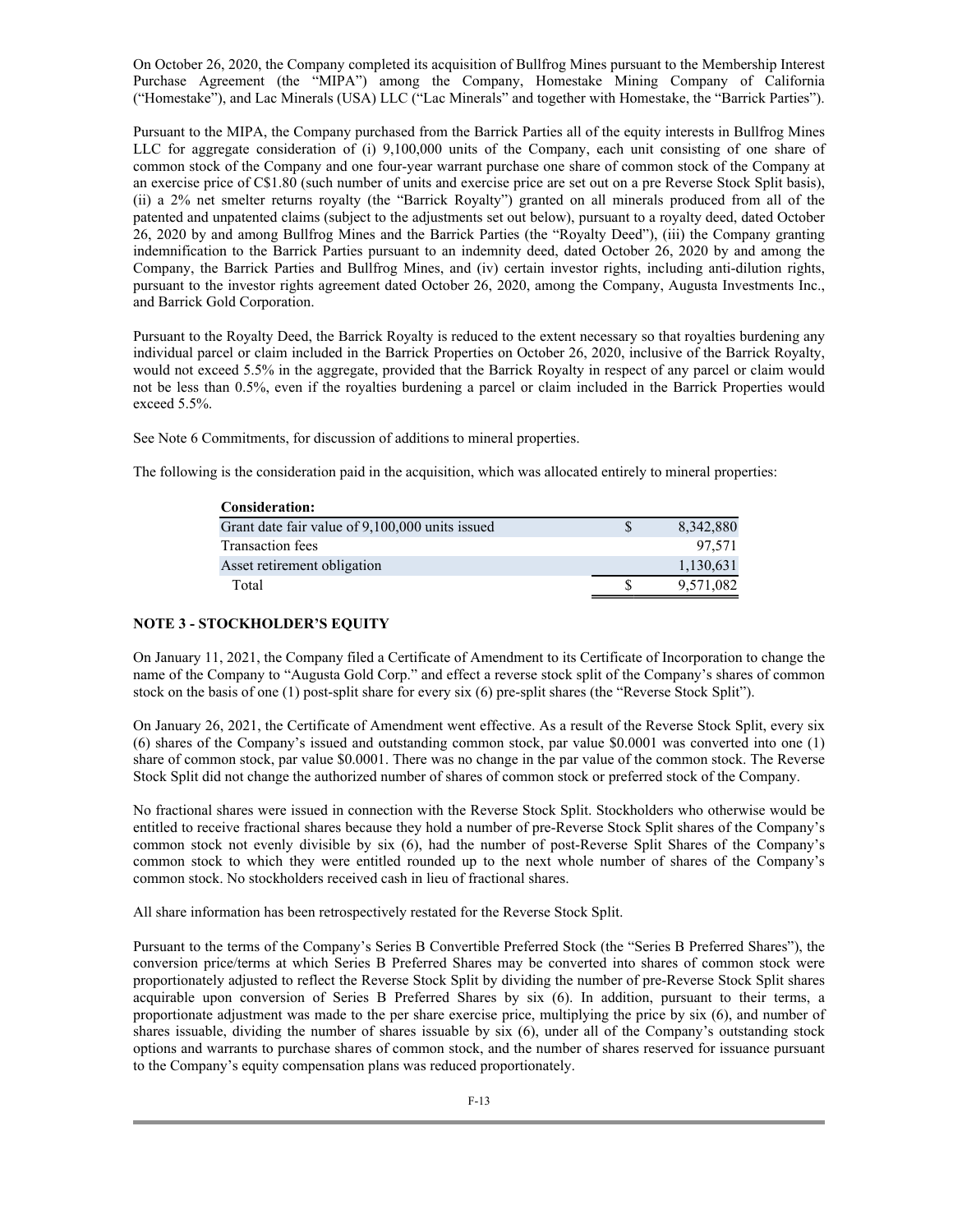### **Recent Sales of Unregistered Securities**

On March 4, 2021, the Company closed a private placement (the "Private Placement") of units of the Company (the "Units") at a price of C\$2.25 per Unit ("Offering Price"), each Unit comprised of one share of common stock of the Company (a "Unit Share") and one half of one common stock purchase warrant (each full warrant, a "Warrant"). Each Warrant entitles the holder to acquire one share of common stock (a "Warrant Share") at an exercise price of C\$2.80 per Warrant Share for a period of three (3) years from the date of issuance.

Pursuant to the Private Placement, the Company issued 7,555,557 Unit Shares and 3,777,784 Warrants for gross aggregate proceeds of C\$17 million. Finders' fees of C\$450,000 were paid in connection with the Private Placement.

In addition to the above, the Company issued the following common shares for the twelve months ending December 31, 2021:

| <b>Options converted to common shares</b> |               |        |  |
|-------------------------------------------|---------------|--------|--|
| Date                                      | <b>Shares</b> | Price  |  |
| January-21                                | 295.833       | \$0.15 |  |
| January-21                                | 333,334       | \$0.82 |  |
| February-21                               | 59,167        | \$0.15 |  |

## **Warrants converted to common shares**

| Date        | <b>Shares</b> |   | Price   |
|-------------|---------------|---|---------|
| January-21  | 387,467       | C | \$1.20  |
| January-21  | 266,685       |   | \$ 0.60 |
| January-21  | 83,333        |   | \$0.90  |
| February-21 | 573,174       | C | \$1.20  |
| February-21 | 941,669       |   | \$ 0.60 |
| March-21    | 41,667        | C | \$1.20  |
| March-21    | 50,000        |   | \$0.60  |
| April-21    | 41,667        | C | \$1.20  |
| April-21    | 312,501       |   | \$0.90  |
| $May-21$    | 41,667        | C | \$1.20  |
| $May-21$    | 1,229,167     |   | \$0.90  |
| October-21  | 6,500         | C | \$1.20  |
| December-21 | 40,418        | C | \$1.20  |

#### **Preferred shares converted to common shares**

| Date       | <b>Shares</b> |
|------------|---------------|
| January-21 | 2,416,667     |

On January 16, 2020, the Company sold an aggregate of 2,564,103 Units for gross proceeds of CAD\$2,000,000 to accredited investors pursuant to a subscription agreement. Each Unit was sold for a purchase price of C\$0.78 per Unit and consisted of: (i) one share of the Company's common stock and (ii) a two-year warrant (the "January 2020 Warrants") to purchase 50% of the number of shares of common stock purchased at an exercise price of C\$1.20 per share. In addition, the Company paid a total of \$118,918 for finder's fees on subscriptions under the Offering and issued to the finder 152,458 share purchase warrants (the "Finder Warrants"). Each Finder Warrant entitles the holder to acquire one share of common stock at an exercise price of C\$1.20 per share for a period of 24 months from the date of issuance.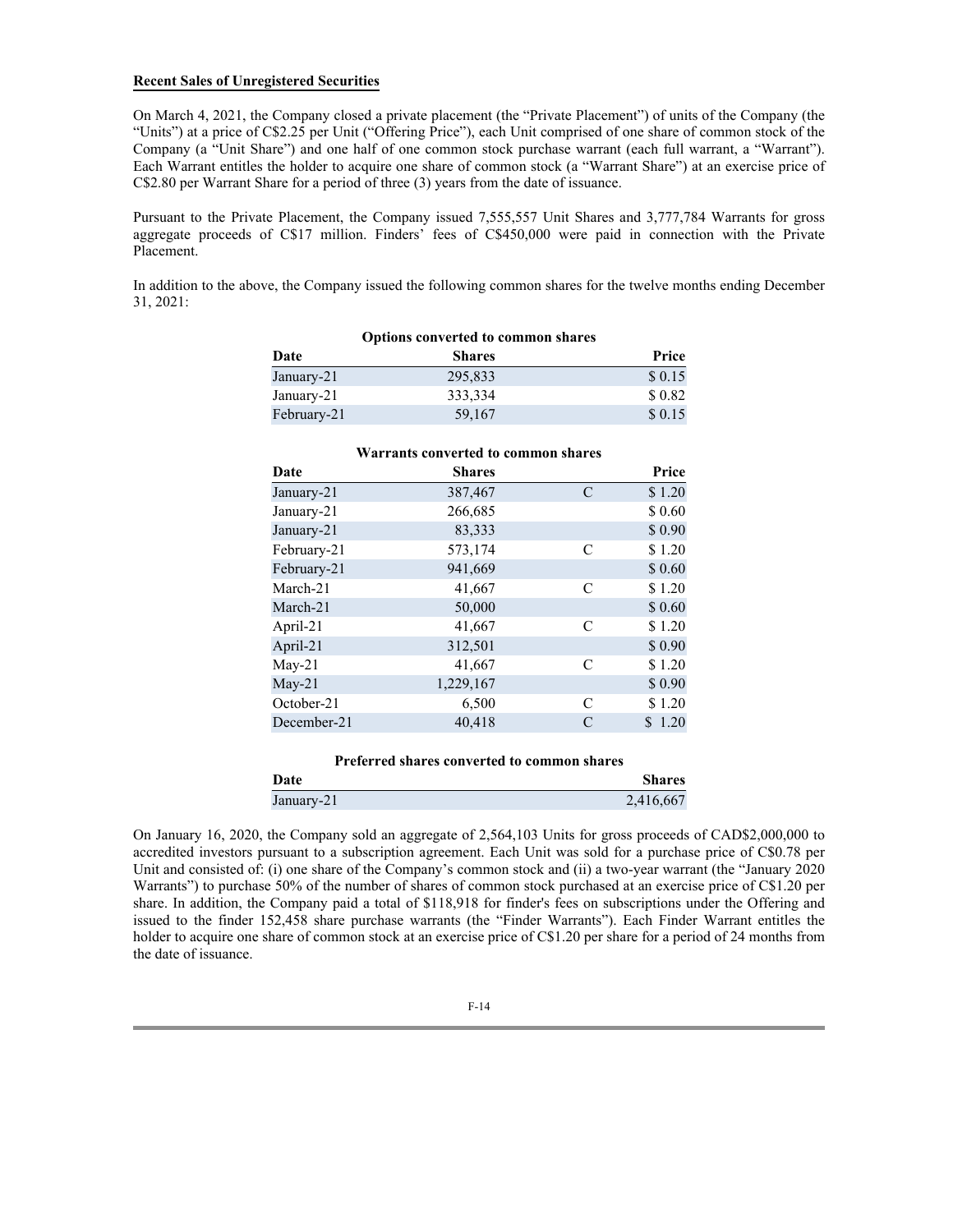The Finder Warrants were evaluated for purposes of classification between liability and equity. The warrants do not contain features that would require a liability classification and are therefore considered equity. The Black Scholes pricing model was calculated in US dollars to estimate the fair value of \$44,858 of the warrants with the following inputs:

|          |                       |                | <b>Risk Free</b>  |                      |                   |
|----------|-----------------------|----------------|-------------------|----------------------|-------------------|
| Warrants | <b>Exercise Price</b> | Term           | <b>Volatility</b> | <b>Interest Rate</b> | <b>Fair Value</b> |
| 152.458  | \$1.20                | <i>L</i> vears | $113.5\%$         | $1.6\%$              | \$44.858          |

In July 2020, the Company issued 25,000 and 16,667 shares of common stock for conversion of warrant shares with an exercise price of \$0.60 and C\$1.20, respectively.

In August 2020, the Company issued 250,000 shares of common stock for executive and director services valued at \$1.08 per share, for an aggregate of \$270,000.

In August 2020, the Company issued 83,333 shares of common stock for consulting services performed valued at \$1.14 per share and an aggregate of \$95,000.

In September 2020, the Company issued 75,000 and 50,000 shares of common stock for conversion of warrant shares with an exercise price of \$0.90 and CAD\$1.20, respectively.

On October 26, 2020, the Company sold an aggregate of 18,333,333 Units for gross proceeds to the Company of CAD\$22,000,000 to accredited investors pursuant to a subscription agreement. Each Unit was sold for a purchase price of CAD\$1.20 per Unit and consisted of: (i) one share of the Company's common stock and (ii) a four-year warrant (the "October 2020 Warrants") to purchase one share of common stock purchased at an exercise price of CAD\$1.80 per share. Also, on the same date, the Company completed a land acquisition transaction for an aggregate consideration of 9,100,000 units of the Company, each unit consisting of one share of common stock and one four year warrant to purchase one share of common stock at an exercise price of CAD\$1.80 per share.

In addition to the October 26, 2020 shares, the Company issued the following common shares in October:

- 41,667 shares due to exercising of options with an exercise price of \$0.15  $\bullet$
- 83,333 shares due to exercising of warrants with an exercise price of \$0.60  $\bullet$

In December 2020, the Company issued the following common shares:

- 353,333 shares due to exercising of options with an exercise price of \$0.15  $\bullet$
- 416,667 shares due to exercising of options with an exercise price of \$0.816  $\bullet$
- 19,231 shares due to exercising of warrants with an exercise price of CAD\$1.20  $\bullet$
- 512,333 shares due to exercising of warrants with an exercise price of \$0.60  $\bullet$

The following preferred shares were converted to common shares

- January 2020, 166,667 shares  $\bullet$
- February 2020, 715,278 shares  $\bullet$
- July 2020, 166,667 shares  $\bullet$
- December 2020, 111,111 shares  $\bullet$

### **Convertible Preferred Stock**

In August 2011, the Board of Directors designated 5,000,000 shares of Preferred Stock as Series A Preferred Stock. Each share of Series A Preferred Stock is convertible into one share of common stock at the option of the preferred holder. The Series A Preferred Stock is not entitled to receive dividends and does not possess redemption rights. The Company is prohibited from effecting the conversion of the Series A Preferred Stock to the extent that, as a result of the conversion, the holder of such shares would beneficially own more than 4.99% (or, if this limitation is waived by the holder upon no less than 61 days prior notice to us, 9.99%) in the aggregate of the issued and outstanding shares of our common stock. The holders of the Company's Series A Preferred Stock are also entitled to certain liquidation preferences upon the liquidation, dissolution or winding up of the business of the Company.

In October 2012, the Board of Directors designated 5,000,000 shares of Preferred Stock as Series B Preferred Stock. In July 2016, the Board of Directors increased the total Series B Preferred Stock designated to 7,500,000. Each share of Series B Preferred Stock is convertible into one share of common stock at the option of the preferred holder.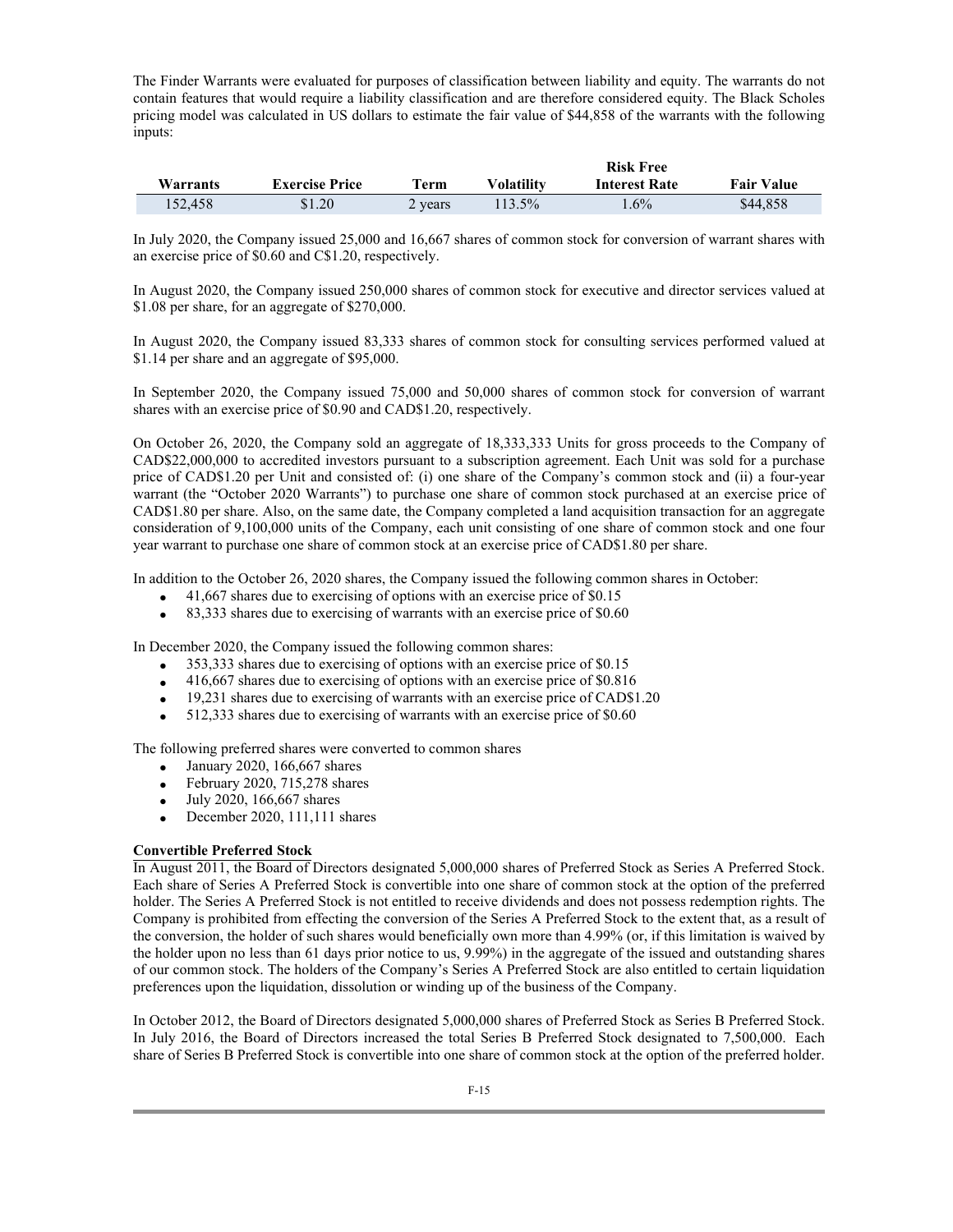The Series B Preferred Stock is not entitled to receive dividends and does not possess redemption rights. The Company is prohibited from effecting the conversion of the Series B Preferred Stock to the extent that, as a result of the conversion, the holder of such shares would beneficially own more than 4.99% (which may be increased or waived upon no less than 61 days prior notice) in the aggregate of the issued and outstanding shares of our common stock. For a period of 24 months from the issue date, the holder of Series B Preferred Stock were entitled to price protection as determined in the subscription agreement. The Company has evaluated this embedded lower price issuance feature in accordance with ASC 815 and determined that it is clearly and closely related to the host contract and is therefore accounted for as an equity instrument.

As of December 31, 2021, the Company had outstanding shares of Series B Preferred Stock convertible into 677,084 shares of common stock.

#### **Common Stock Options**

The Company granted 58,334 and 83,333 options to purchase common stock in January and August 2020, respectively, to the former CFO. These options are nonqualified stock options and were 100% vested on grant date. All expense related to these stock options has been recognized in 2020.

The Black Scholes option pricing model was used to estimate the aggregate fair value of the January 2020 options of \$36,699 with the following inputs:

| <b>Risk Free</b><br><b>Expected</b> |                       |         |            |                      |
|-------------------------------------|-----------------------|---------|------------|----------------------|
| <b>Options</b>                      | <b>Exercise Price</b> | Life    | Volatility | <b>Interest Rate</b> |
| 58.334                              | \$0.66                | 6 years | 160.4%     | 1.83%                |

The Black Scholes option pricing model was used to estimate the aggregate fair value of the August 2020 options of \$85,197 with the following inputs:

|         |                       | <b>Expected</b> |                   | <b>Risk Free</b>     |
|---------|-----------------------|-----------------|-------------------|----------------------|
| Options | <b>Exercise Price</b> | Life            | <b>Volatility</b> | <b>Interest Rate</b> |
| 83.334  | \$1.08                | 6 years         | 158.8%            | $(1.02)\%$           |

The Company granted 4,075,000 options to officers and employees of the Company, pursuant to the terms of the Company's Stock Option Plan. The Black Scholes option pricing model was used to estimate the aggregate fair value of the February 2021 officers and employees options of \$4,440,080 with the following inputs:

|                |                       | <b>Expected</b> |                   | <b>Risk Free</b>     |  |
|----------------|-----------------------|-----------------|-------------------|----------------------|--|
| <b>Options</b> | <b>Exercise Price</b> | Life            | <b>Volatility</b> | <b>Interest Rate</b> |  |
| 4.075.000      | C\$3.00               | 3.5 years       | $70.1\%$          | $0.22\%$             |  |

The Company granted 1,750,000 options to directors of the Company, pursuant to the terms of the Company's Stock Option Plan. The Black Scholes option pricing model was used to estimate the aggregate fair value of the February 2021 directors options of \$1,874,166 with the following inputs:

|           |                       | <b>Expected</b> |                   | <b>Risk Free</b>     |
|-----------|-----------------------|-----------------|-------------------|----------------------|
| Options   | <b>Exercise Price</b> | Life            | <b>Volatility</b> | <b>Interest Rate</b> |
| 1.750.000 | C\$3.00               | $3.25$ years    | $71.4\%$          | $0.22\%$             |

The Company granted 500,000 options to an officer of the Company, pursuant to the terms of the Company's Stock Option Plan. The Black Scholes option pricing model was used to estimate the aggregate fair value of the August 2021 options of \$209,961 with the following inputs:

|         |                       | <b>Expected</b> |                   | <b>Risk Free</b>     |
|---------|-----------------------|-----------------|-------------------|----------------------|
| Options | <b>Exercise Price</b> | Life            | <b>Volatility</b> | <b>Interest Rate</b> |
| 500.000 | C\$3.00               | 3.5 years       | 68.8%             | $0.40\%$             |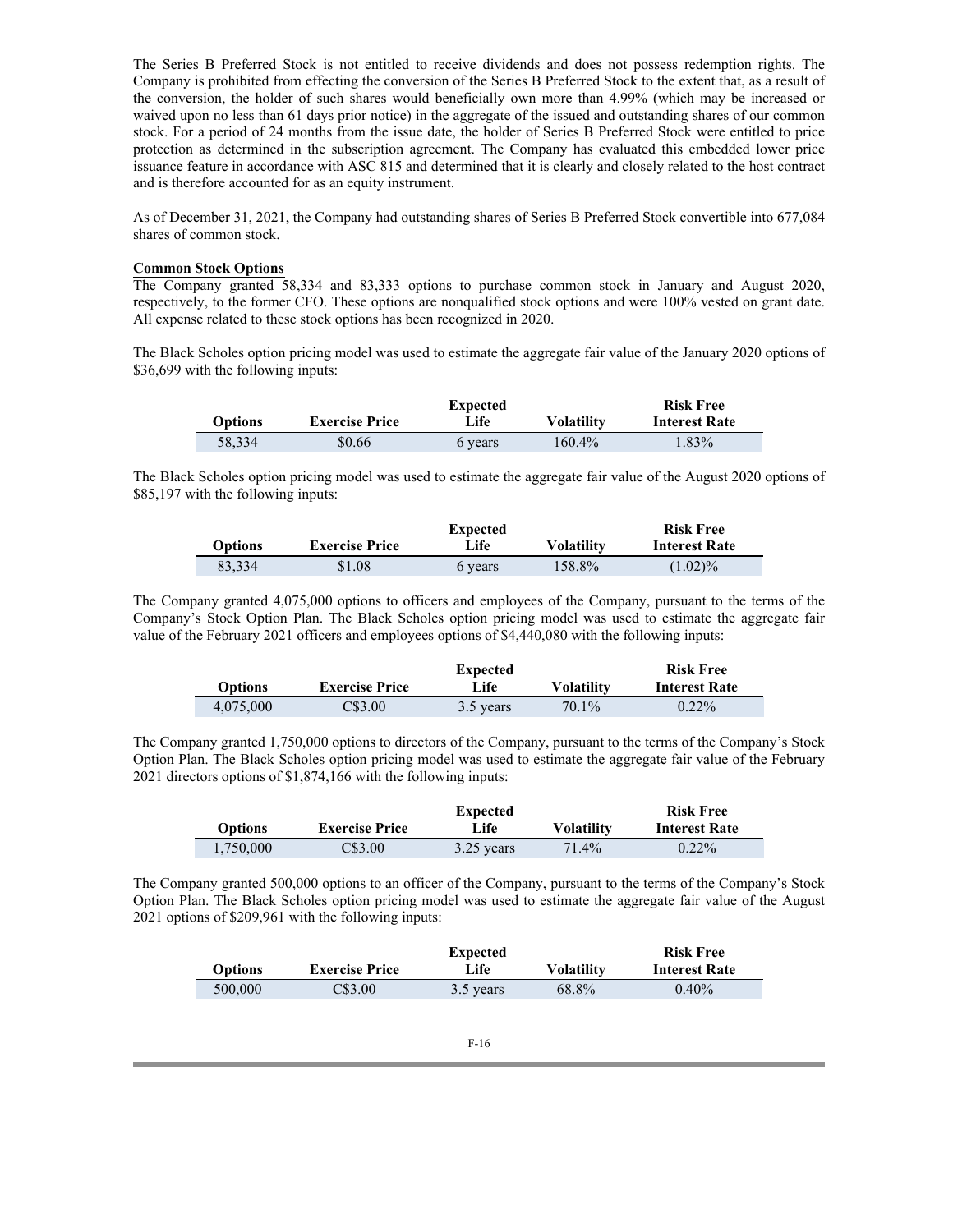For the twelve months ended December 31, 2021, the Company recognized share-based compensation expense related to the stock options of \$1,560,452. The options are vested based on years of service, with certain options vested after two years and other options vested after three years.

A summary of the stock options as of December 31, 2021 and changes during the periods are presented below:

|                                          | Number of<br><b>Options</b> | Weighted<br>Average<br><b>Exercise</b><br>Price | Weighted<br>Average<br>Remaining<br>Contractual<br>Life<br>(Years) | Aggregate<br><b>Intrinsic</b><br>Value |
|------------------------------------------|-----------------------------|-------------------------------------------------|--------------------------------------------------------------------|----------------------------------------|
| Balance at December 31, 2019             | 1,583,336                   | \$0.50                                          | 6.70                                                               | 382,500                                |
| Exercised                                | 811,667                     | 0.49                                            | $\overline{\phantom{a}}$                                           |                                        |
| Issued                                   | 141,667                     | 0.91                                            | -                                                                  |                                        |
| Balance at December 31, 2020             | 913,336                     | 0.57                                            | 6.26                                                               | 1,286,650                              |
| Exercised                                | 688,334                     | 0.47                                            | $\overline{\phantom{a}}$                                           |                                        |
| Issued                                   | 6,325,000                   | C\$3.00                                         | -                                                                  |                                        |
| Canceled                                 | 1,750,000                   | C\$3.00                                         | $\overline{\phantom{a}}$                                           |                                        |
| Balance at December 31, 2021             | 4,800,002                   | 2.30                                            | 4.36                                                               | 29,817                                 |
| Options exercisable at December 31, 2021 | 225,002                     | 0.86                                            | 7.45                                                               | 29,817                                 |

Total outstanding warrants of 31,427,195 as of December 31, 2021 were as follows:

| <b>Warrants Issued</b> | <b>Exercise Price</b> | <b>Expiration Date</b> |
|------------------------|-----------------------|------------------------|
| 216,076                | C\$1.20               | January 2022           |
| 27,433,335             | C\$1.80               | October 2024           |
| 3,777,784              | C\$2.80               | March 2024             |

# **NOTE 4 - DERIVATIVE FINANCIAL INSTRUMENTS**

The January 2020 Warrants, October 2020 Warrants and March 2021 Warrants have an exercise price in Canadian dollars while the Company's functional currency is US dollars. Therefore, in accordance with ASU 815 - Derivatives and Hedging, the January 2020 Warrants, October 2020 Warrants and March 2021 Warrants have a derivative liability value.

The value of the January 2020 Warrants of \$441,010 has been calculated on the date of issuance of January 16, 2020 using Black-Scholes valuation technique. For the twelve months ending December 31, 2021 the warrant liability was valued at \$6,147 with the following assumptions:

|                                   | 1/16/20 | 12/31/20  | 12/31/21              |
|-----------------------------------|---------|-----------|-----------------------|
| Fair market value of common stock | \$0.66  | \$1.92    | \$0.95                |
| Exercise price                    | \$0.90  | \$0.90    | \$0.95                |
| Term                              | 2 years | 1.0 years | Expired Jan. 16, 2022 |
| Volatility range                  | 113.5%  | 90.8%     | $40.1\%$              |
| Risk-free rate                    | 1.58%   | 0.13%     | $0.06\%$              |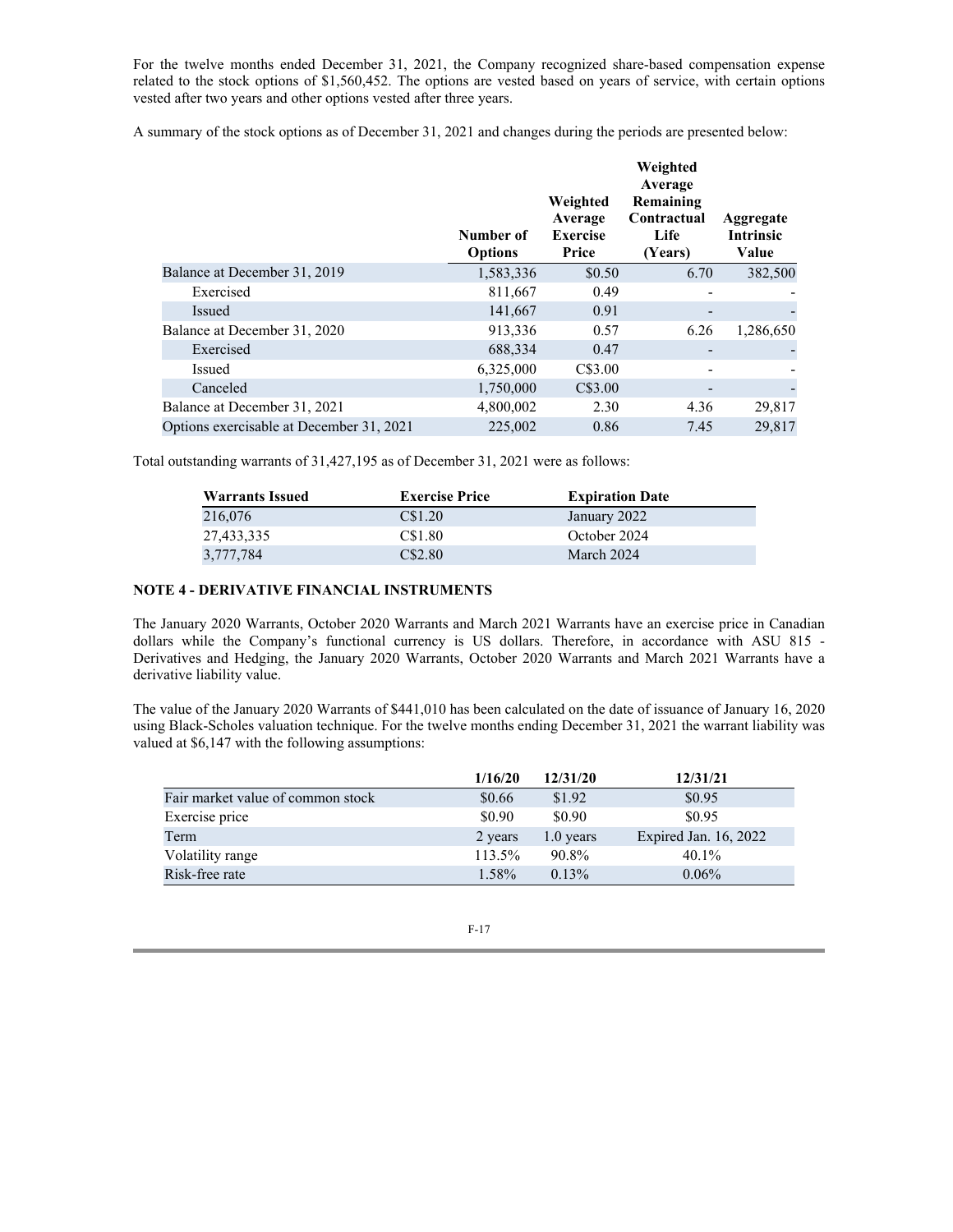The value of the October 2020 Warrants of \$11,439,156 has been calculated on the date of issuance of October 26, 2020 using Black-Scholes valuation technique. For the twelve months ending December 31, 2021 the warrant liability was valued at \$6,891,980 with the following assumptions:

|                                   | 10/26/20 | 12/31/20  | 12/31/21  |
|-----------------------------------|----------|-----------|-----------|
| Fair market value of common stock | \$1.26   | \$1.92    | \$0.95    |
| Exercise price                    | \$1.38   | \$1.41    | \$1.42    |
| Term                              | 4 years  | 3.8 years | 2.8 years |
| Volatility range                  | 68.4%    | 69.3%     | 78.8%     |
| Risk-free rate                    | 0.18%    | $0.13\%$  | $0.97\%$  |

The value of the March 2021 Warrants of \$3,306,758 has been calculated on the date of issuance of March 4, 2021 using Black-Scholes valuation technique. For the twelve months ending December 31, 2021 the warrant liability was valued at \$862,630 with the following assumptions:

|                                   | 3/4/21   | 12/31/21  |
|-----------------------------------|----------|-----------|
| Fair market value of common stock | \$1.97   | \$0.95    |
| Exercise price                    | \$2.21   | \$2.22    |
| Term                              | 3 years  | 2.2 years |
| Volatility range                  | 72.7%    | 81.8%     |
| Risk-free rate                    | $0.32\%$ | $0.73\%$  |

### **NOTE 5 - RELATED PARTY**

On October 26, 2020, the Company entered an arrangement to share office space, equipment, personnel, consultants and various administrative services with other companies related by virtue of certain directors and management in common. These services have been provided through a management company equally owned by each company party to the arrangement. Costs incurred by the management company are allocated and funded by the shareholders of the management company based on time incurred and use of services. If the Company's participation in the arrangement is terminated, the Company will be obligated to pay its share of the rent payments for the remaining term of the office space rental agreement.

The Company was charged for the following with respect to this arrangement from inception, October 26, 2020 through December 31, 2020 and for the twelve months ended December 31, 2021:

|                       | <b>Twelve Months</b><br>Ended<br>Dec. 31, 2021 | <b>Twelve Months</b><br>Ended<br>Dec. 31, 2020 |
|-----------------------|------------------------------------------------|------------------------------------------------|
| Salaries and benefits | \$932,470                                      | \$122,031                                      |
| Office                | 175,398                                        | 12,948                                         |
| Operating expenses    | 97,910                                         | 17,875                                         |
| Total                 | \$1,205,778                                    | \$152,854                                      |

The Company is committed to payments for office leases premises through 2024 in the total amount of approximately \$160,000 based on the Company's current share of rent paid. The Company is jointly liable for rent payments and uses the assets jointly. Payments by fiscal year are:

| 2022  | \$47,055  |
|-------|-----------|
| 2023  | 56,466    |
| 2024  | 56,466    |
| Total | \$159,987 |

The Company granted 5.8 million stock options in February 2021 to officers, directors and employees of the Company, pursuant to the terms of the Company's Stock Option Plan. The Options have an exercise price of C\$3.00 per share and expire five years from the date of grant. Additionally, as part of the 5.8 million stock options issued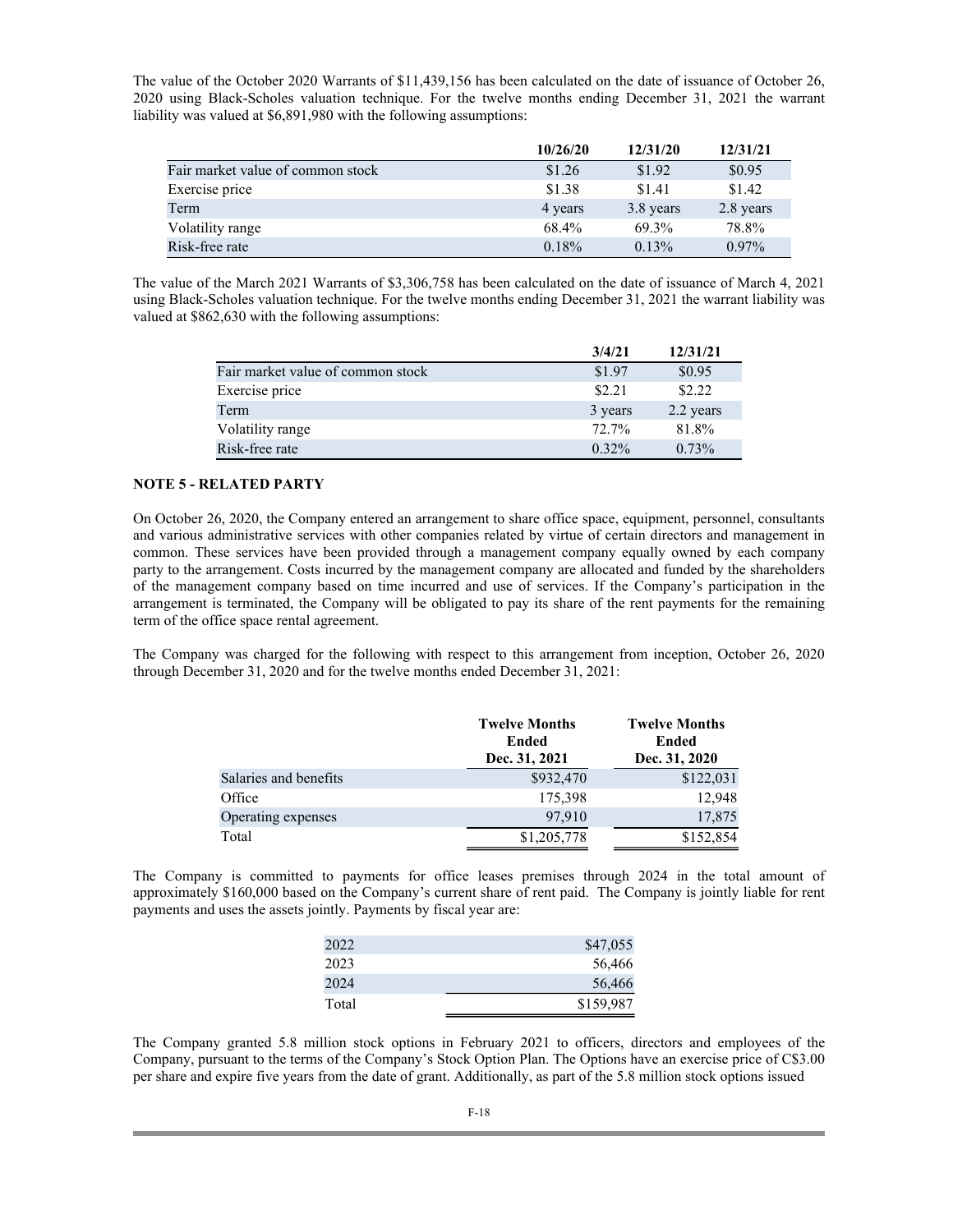the CEO, CFO and directors received 350,000, 400,000 and 2,200,000, respectively. Ms. Maryse Belanger resigned as Chief Executive Officer, President and a Director of Augusta Gold. On April 13, 2021, Mr. Donald Taylor, was appointed President and Chief Executive Officer and received 500,000 options in August 2021 and compensation of \$158,333. There were 4,575,000 director and officer options issued and outstanding as of December 31, 2021 with a share based compensation expense to related parties of 1,211,799.

On January 7, 2020, the Board of Directors approved issuance of 58,334 stock options to the former CFO, with an exercise price of \$0.66 per share determined by the closing price of the Company's common stock as of January 7, 2020. The options are 100% percent vested as of the grant date.

On August 4, 2020, the Board of Directors approved issuance of 83,333 stock options to the former CFO with an exercise price of \$1.08 per share determined by the closing price of the Company's common stock as of August 4, 2020. The options are 100% percent vested as of the grant date.

In August 2020, the Company issued 83,333 shares each of common stock to the former CEO and President and two directors for services valued at \$1.18 per share, for an aggregate of \$270,000.

The following payments were made to the former CEO and President during 2020:

|                          | 2020    |
|--------------------------|---------|
| <b>Salaries</b>          | 273,655 |
| Severance                | 200,000 |
| Share based compensation | 90,000  |
| Interest                 | 293,139 |
| Total                    | 856,794 |

## **NOTE 6 - COMMITMENTS AND CONTINGENCIES**

On July 1, 2017, RMM entered a 30-year Mineral Lease (the "Lunar Lease") with Lunar Landing, LLC ("Lunar") involving 24 patented mining claims situated in the Bullfrog Mining District, Nye County, Nevada. Lunar owns a 100% undivided interest in the mining claims.

Under the Lunar Lease, RMM shall expend as minimum work commitments of \$50,000 per year starting in 2017 until a cumulative of \$500,000 of expense has been incurred. If RMM fails to perform its obligations under the Lunar Lease, and in particular fails to make any payment due to Lunar thereunder, Lunar may declare RMM in default by giving RMM written notice of default which specifies the obligation(s) which RMM has failed to perform. If RMM fails to remedy a default in payment within fifteen (15) days of receiving the notice of default or fails to remedy or commence to remedy any other default within thirty (30) days of receiving notice, Lunar may terminate the Lunar Lease and RMM shall peaceably surrender possession of the properties to Lunar. Notice of default or of termination shall be in writing and served in accordance with the Lunar Lease. RMM has made all required payments and has paid Lunar \$90,000 as of December 31, 2021 and makes lease payments on the following schedule:

| <b>Years Ending December 31</b> | <b>Annual Lease Payment (\$)</b> |
|---------------------------------|----------------------------------|
| 2019-2022                       | 16,000                           |
| 2023-2027                       | 21,000                           |
| 2028-2032                       | 25,000                           |
| 2033-2037                       | 30,000                           |
| 2038-2042                       | 40,000                           |
| 2043-2047                       | 45,000                           |

On October 29, 2014, RMM entered into an Option Agreement (the "Mojave Option") with Mojave Gold Mining Corporation ("Mojave"). Mojave holds the purchase rights to 100% of 12 patented mining claims located in Nye County, Nevada. This property is contiguous to the Company's Bullfrog Project and covers approximately 156 acres, including the northeast half of the M-S pit mined by Barrick Gold in the 1990s.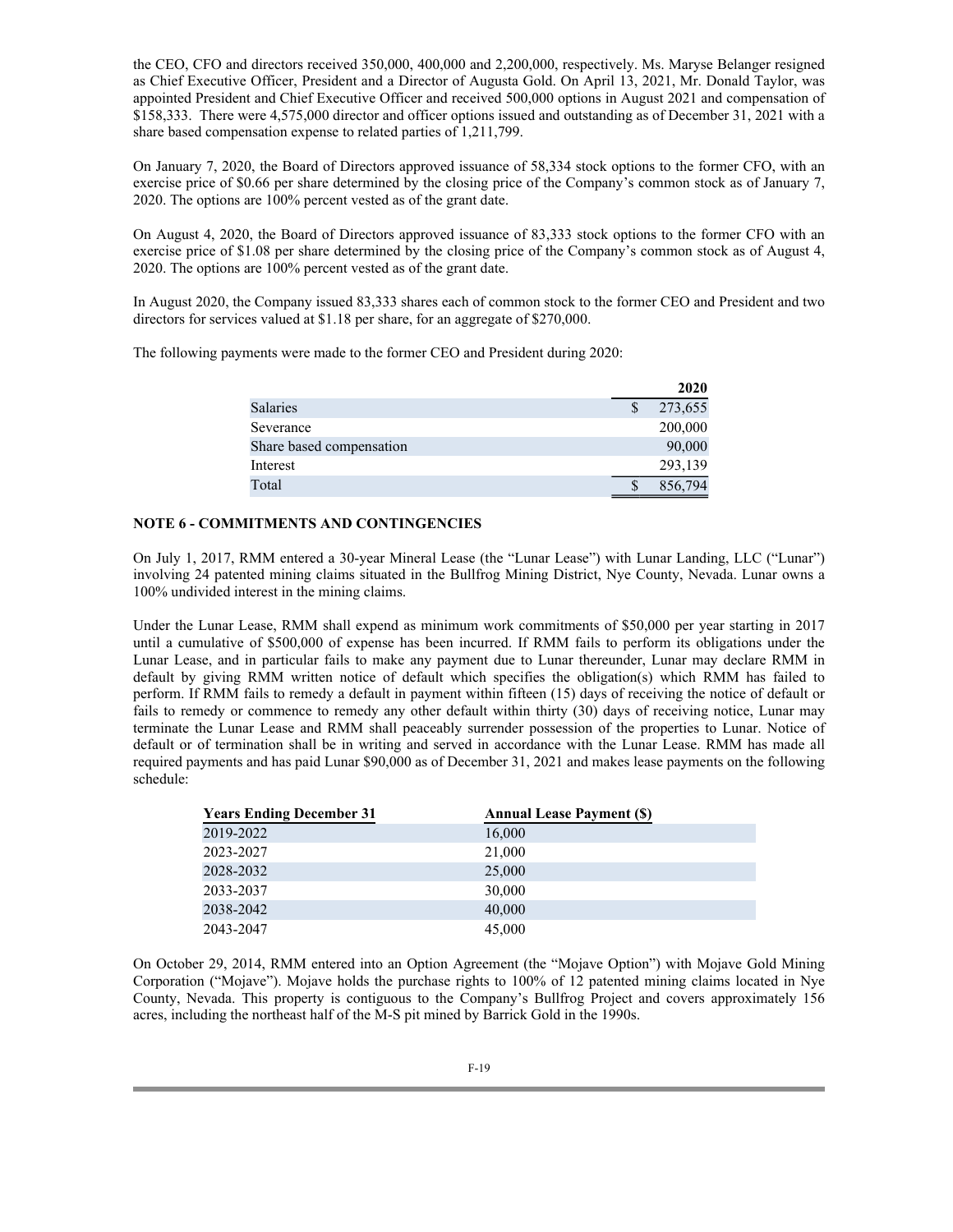Mojave granted to RMM the sole and immediate working right and option with respect to the property until the 10th anniversary of the closing date, to earn a 100% interest in and to the property free and clear of all charges encumbrances and claims, except a sliding scale Net smelter return (or NSR) royalty.

In order to maintain in force, the working right and option granted to RMM, and to exercise the Mojave Option, the Company issued Mojave 750,000 shares of Company common stock and paid \$16,000 in October 2014, and RMM must pay to Mojave a total of \$190,000 over the next 10 years of which the Company has made all required payments and paid \$130,000 as of December 31, 2021. Future payments will be due as follows:

| <b>Payment due October</b> | <b>Annual Payment</b> |
|----------------------------|-----------------------|
| 2022                       | \$30,000              |
| 2023                       | \$30,000              |

On March 23, 2015, Rocky Mountain Minerals Corp. a wholly owned subsidiary of the Company, entered into a Mineral Lease and Option to Purchase Agreement with Barrick Bullfrog Inc. involving patented mining claims, unpatented mining claims, and mill site claims located approximately four miles west of Beatty, Nevada. As discussed in note 2, this agreement was terminated and replaced with the aforementioned MIPA.

On December 9, 2020, Bullfrog Mines entered into an option agreement with Abitibi Royalties (USA) Inc. ("Abitibi") granting Bullfrog Mines the option (the Abitibi Option) to acquire forty-three unpatented lode mining claims to the south of the Bullfrog deposit. Bullfrog Mines made an initial and second annual payment to Abitibi of C\$25,000 and C\$50,000 and can exercise the Abitibi Option by:

- Paying to Abitibi C\$75,000 in cash or shares of Company common stock by December 9, 2022; and  $\bullet$
- Granting to Abitibi a 2% net smelter royalty on the claims subject to the Abitibi Option by December 9, 2022, of which Bullfrog Mines would have the option to purchase 0.5% for C\$500,000 on or before December 9, 2030.  $\bullet$

In order to exercise the Abitibi Option, Bullfrog Mines is also required to keep the underlying claims in good standing.

The Company is from time to time involved in various legal proceedings related to its business. Except as disclosed here in, management does not believe that adverse decisions in any pending or threatened proceedings or that amounts that may be required to be paid by reason thereof will have a material adverse effect on the Company's financial condition or results of operations.

## **NOTE 7 - INCOME TAXES**

The effective income tax rate for the years ended December 31, 2021 and 2020 consisted of the following:

|                                               | 2021      | 2020      |
|-----------------------------------------------|-----------|-----------|
| Federal statutory income tax rate on net loss | $21.0\%$  | 21.0%     |
| Change in valuation allowance                 | $-24.9\%$ | $-21.0\%$ |
| Tax rate change                               | $-3.9\%$  | $0.0\%$   |
| Effective tax rate                            | $0.0\%$   | $0.0\%$   |